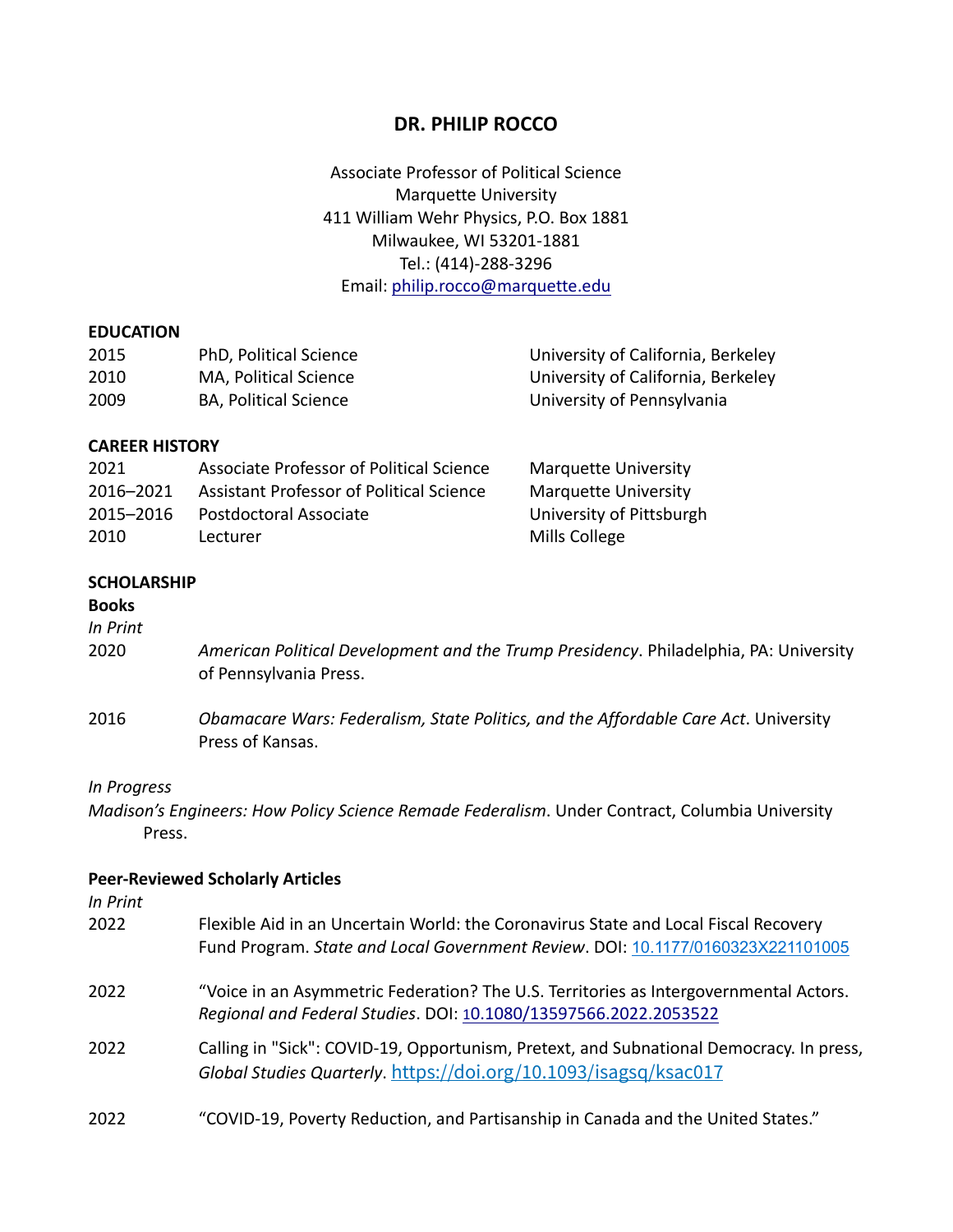Policy and Society. DOI: 10.1093/polsoc/puac002

| 2021 | "Trump, Bolsonaro, and the Framing of the COVID-19 Crisis: How Political Institutions<br>Shape Presidential Strategies", World Affairs, 184(40): 413-440.                                       |
|------|-------------------------------------------------------------------------------------------------------------------------------------------------------------------------------------------------|
| 2021 | "Keeping Score: The Congressional Budget Office and the Politics of Institutional<br>Durability." Polity 53 (4): 691-717.                                                                       |
| 2021 | "Who Counts Where? Federalism and the Politics of COVID-19 Surveillance." Journal of<br>Health Politics, Policy, and Law 46 (4): 959-987.                                                       |
| 2021 | "Fiscal Federalism and Economic Crises in the United States: Lessons from the COVID-19<br>Pandemic and Great Recession." Publius 51 (3): 365-395.                                               |
| 2021 | "Federalism and the Covid-19 crisis: Canada, Australia and the United States in<br>Comparative Perspective." Publius 51 (4).                                                                    |
| 2021 | "COVID-19, Federalism, Policy Feedback, and Health Care Funding in Canada, the<br>United States, and Mexico." Journal of Comparative Policy Analysis 23(2): 143-156                             |
| 2020 | "Direct Democracy and the Fate of Medicaid Expansion." JAMA Health Forum. August<br>21.                                                                                                         |
| 2020 | "Stuck in Neutral? American Federalism and the Politics of Counter-Cyclical Responses<br>to COVID-19." Policy & Society 39 (3): 458-77.                                                         |
| 2020 | "An Engine of Change? The Affordable Care Act and the Shifting Politics of Medicare<br>Demonstration Projects." RSF: The Russell Sage Foundation Journal of the Social<br>Sciences 6(2): 67-84. |
| 2020 | "State Politics and the Uneven Fate of Medicaid Expansion." Health Affairs 39 (3): 494-<br>501.                                                                                                 |
| 2020 | "The Affordable Care Act in the States: Fragmented Politics, Unstable Policy." Journal of<br>Health Politics, Policy, and Law 45(4): 647-660.                                                   |
| 2020 | "Designing Policy Resilience: Lessons from the Affordable Care Act," Policy Sciences<br>53(2): 269-89.                                                                                          |
| 2019 | "From Trial and Error to Major Reform: The Politics of Medicare Demonstration<br>Projects." Public Administration 97 (3): 621-38.                                                               |
| 2019 | "The ACA and the Politics of Policy Feedback." Policy Studies Journal 47 (2): 395-422.                                                                                                          |
| 2018 | "Politics at the Cutting Edge: Intergovernmental Policy Innovation in the Affordable<br>Care Act." Publius: The Journal of Federalism 48 (3): 425-453.                                          |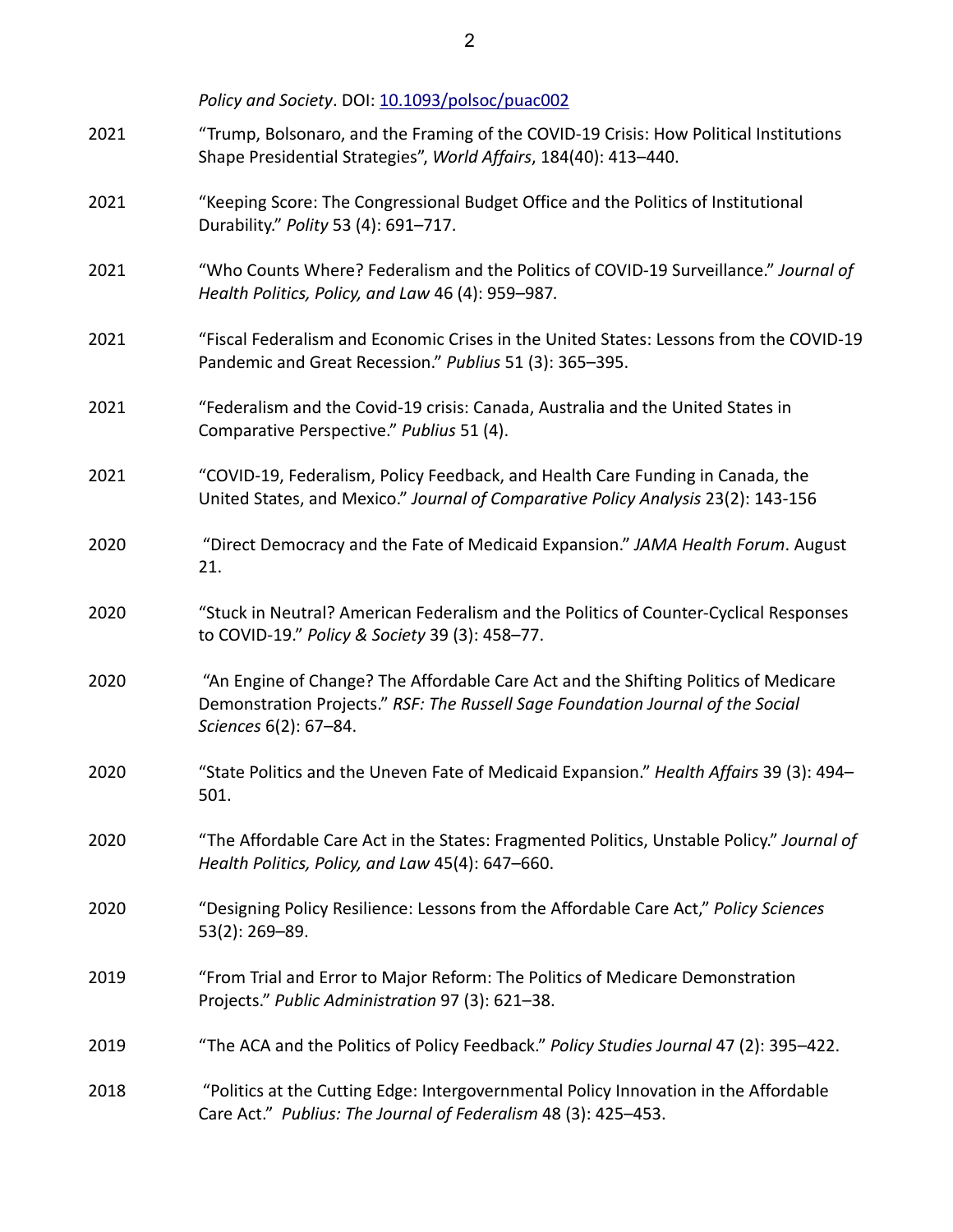| 2018 | "Obamacare in the Trump Era: Where Are We Now? Where Are We Going?" The<br>Political Quarterly 89 (4): 687-694.                                                                                                                                    |
|------|----------------------------------------------------------------------------------------------------------------------------------------------------------------------------------------------------------------------------------------------------|
| 2018 | "Federalism and the Politics of Bottom-Up Social Policy Diffusion in the United States,<br>Mexico, and Canada." Political Science Quarterly 133 (Fall): 527-560.                                                                                   |
| 2018 | "How Intense Policy Demanders Shape Post-Reform Politics: Evidence from the<br>Affordable Care Act," Journal of Health Politics, Policy, and Law 43 (2): 271-304.                                                                                  |
| 2018 | "Paths to (De)centralization: Territorial Dynamics and Social Policy in the People's<br>Republic of China and the US." Environment and Planning C 36 (5): 897-915.                                                                                 |
| 2017 | "The Anti-Analytic Presidency Revisited." The Forum 15(2): 363-378.                                                                                                                                                                                |
| 2017 | "Informal Caregiving and the Politics of Policy Drift in the United States." Journal of<br>Aging and Social Policy 29 (5): 413-432.                                                                                                                |
| 2017 | "Making Health Policy for Low-Income Populations: An Assessment of Public<br>Participation in a New Medicaid Waiver Process." Journal of Health Policy, Politics, and<br>Law 42 (6): 1039-1064.                                                    |
| 2017 | "The New Politics of US Health Care Prices: Institutional Reconfiguration and the<br>Emergence of All-Payer Claims Databases." Journal of Health Politics, Policy, and Law 42<br>$(1): 5-52.$                                                      |
| 2017 | "Integrating Caregivers of Older Adult Patients into Discharge Planning to Lower<br>Resource Utilization: A Systematic Review and Meta-Analysis of Randomized Controlled<br>Trials." Journal of the American Geriatrics Society 65 (8): 1748-1755. |
| 2016 | "Obamacare and the Politics of Universal Health Insurance Coverage in the United<br>States." Social Policy & Administration 50(4): 428-451.                                                                                                        |
| 2016 | "Reassessing Policy Drift: Social Policy Change in the United States," Social Policy &<br>Administration 50 (2): 201-218.                                                                                                                          |
| 2015 | "Modernizing Medicaid Managed Care: Can States Meet the Data Challenges?" JAMA<br>314 (15):1559-60.                                                                                                                                                |
| 2015 | "Serving Clients When the Server Crashes: How Frontline Workers Cope with E-<br>Government Challenges." Public Administration Review 75(6): 817-827.                                                                                               |
| 2015 | "Polarized Stakeholders and Institutional Vulnerabilities: The Enduring Politics of the<br>Affordable Care Act." Clinical Therapeutics 37 (4): 720-726.                                                                                            |
| 2015 | "Making Federalism Work? The Politics of Intergovernmental Collaboration and The                                                                                                                                                                   |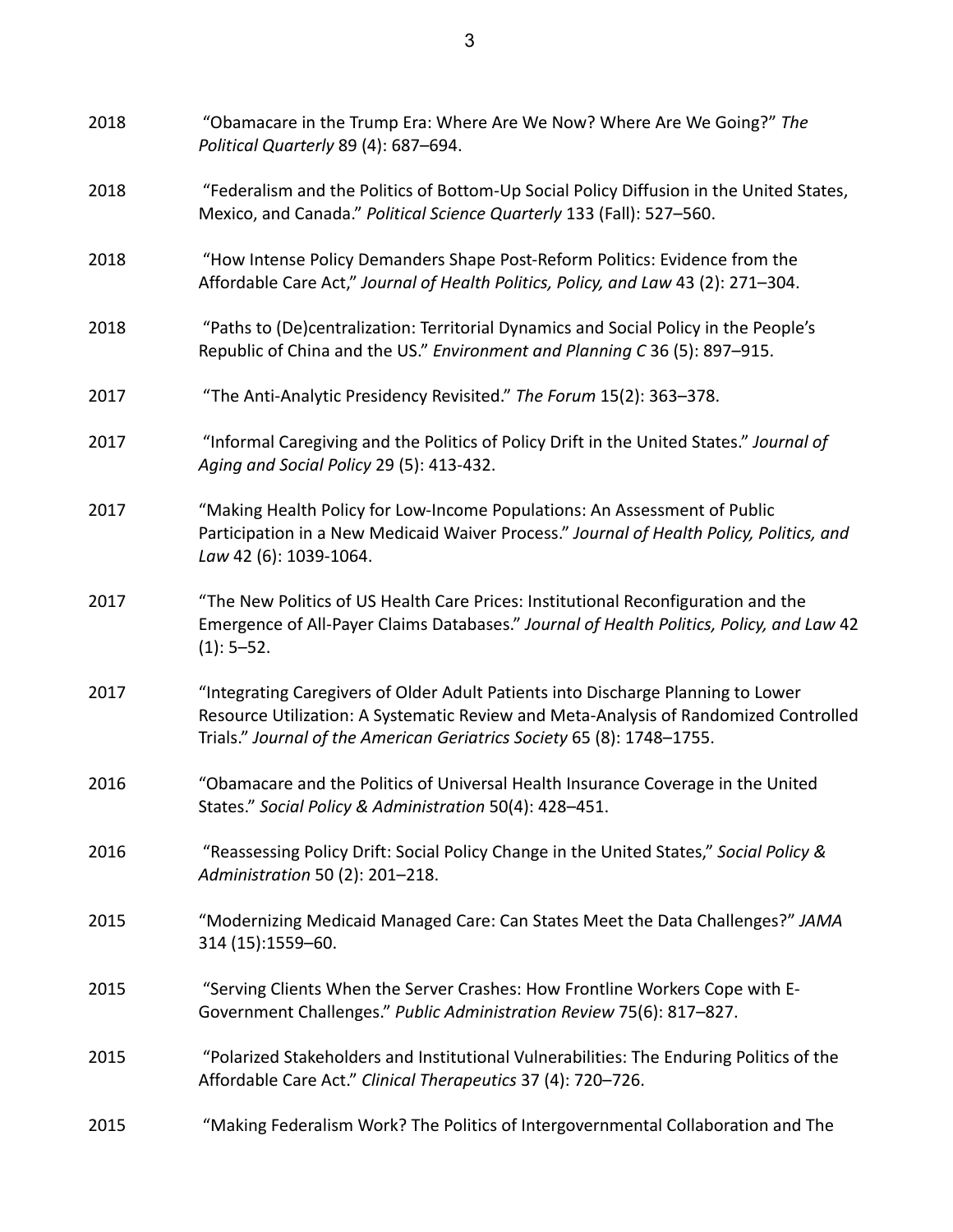|      | PPACA." Journal of Health and Human Services Administration 37(4): 412-461.                                                                                   |
|------|---------------------------------------------------------------------------------------------------------------------------------------------------------------|
| 2014 | "Implementing Health Reform in the United States: Intergovernmental Politics and the<br>Dilemmas of Institutional Design." Health Policy 116 (Spring): 51-60. |
| 2014 | "Obamacare, Universal Credit, and the Trilemma of Public Services." Public<br>Administration Review 74(2): 142-3.                                             |
| 2014 | "From Metaphors to Measures: Observable Indicators of Gradual Institutional Change."<br>Journal of Public Policy 34 (1): 35-62.                               |
| 2014 | "Is Federalism a Political Safety Valve? Evidence from Congressional Decision-Making,<br>1960-2005." Publius: The Journal of Federalism 44 (1): 1-23.         |

# *In Progress*

Counting Like a State: The Politics of Intergovernmental Partnerships in the 2020 Census. Revise and Resubmit, *Political Science Quarterly*.

# **Book Chapters**

| In Print<br>2021                      | "Laboratories of What? American Federalism and the Politics of Democratic                                                                                       |
|---------------------------------------|-----------------------------------------------------------------------------------------------------------------------------------------------------------------|
|                                       | Subversion," in Democratic Resilience, Cambridge University Press, pp. 297–319.                                                                                 |
| 2020                                  | "Medicaid Expansion: Intergovernmental Reform meets Nationalized Politics," in<br>Medicare and Medicaid: A Reference Handbook, ABC-CLIO, pp. 126-135.           |
| 2020                                  | "The Quiet Politics of Medicaid Work Requirements," in Medicaid: Enrollment, Eligibility,<br>and Key Issues, Nova Science Publishers, pp. 111-140.              |
| 2020                                  | "Introduction," in American Political Development and the Trump Presidency, University<br>of Pennsylvania Press, pp. 1-12.                                      |
| 2020                                  | "The Policy State and the Post-Truth Presidency," in American Political Development and<br>The Trump Presidency, University of Pennsylvania Press, pp. 114–129. |
| 2011                                  | "Wissensproduktion in der RAND Corporation," in Macht und Geist im Kalten Krieg,<br>Hamburg: Hamburger Institut für Sozialforschung, 301-320.                   |
| <b>Book Reviews and Review Essays</b> |                                                                                                                                                                 |

| In Print<br>2021 | Government statistical agencies and the politics of credibility. Public Administration. |
|------------------|-----------------------------------------------------------------------------------------|
| 2020             | "Review Essay: Ending Federalism as We Know It," Jacobin 39: 58-64.                     |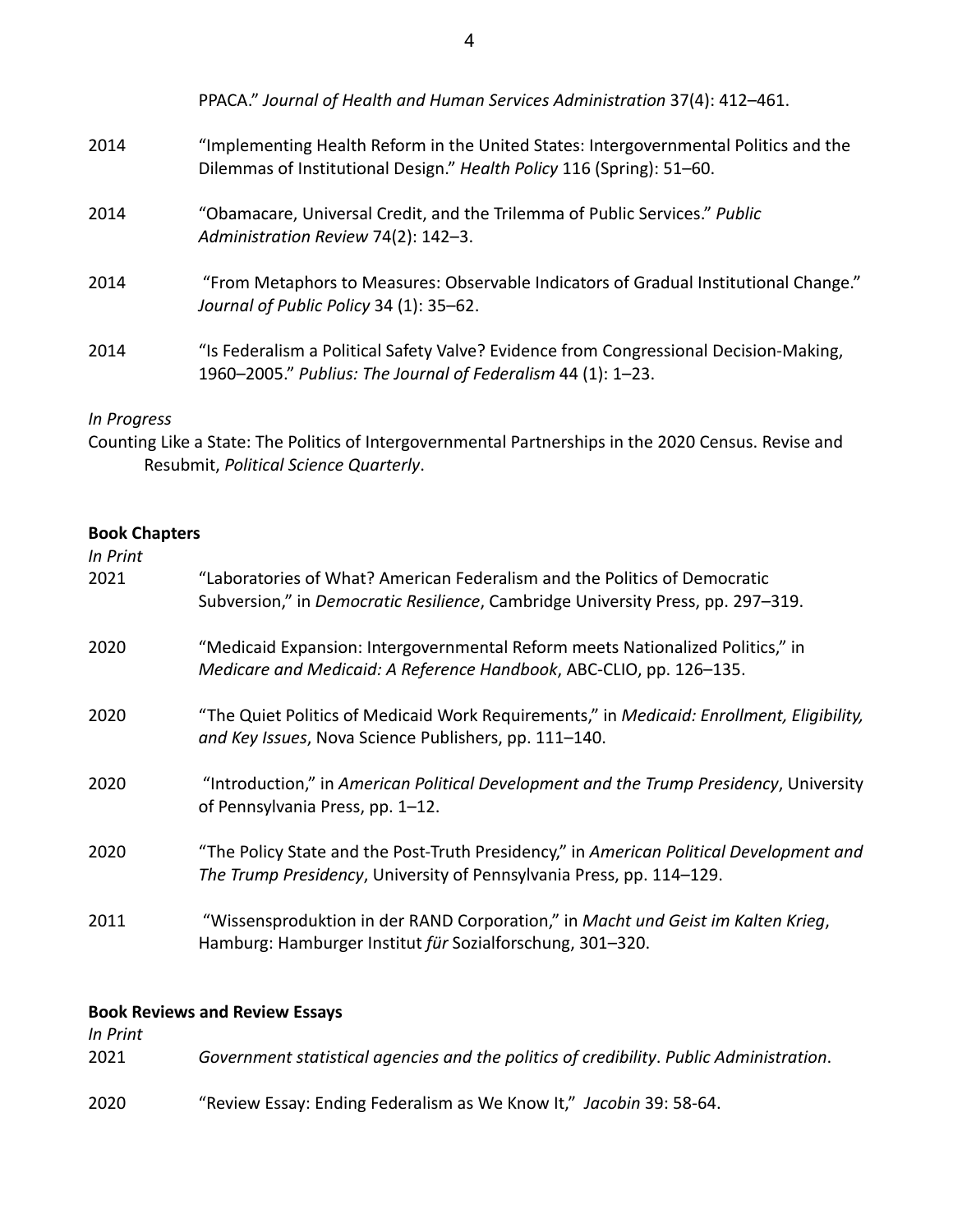| 2020 | Red State Blues. Perspectives on Politics 18(2): 627-29.                                                                                            |
|------|-----------------------------------------------------------------------------------------------------------------------------------------------------|
| 2019 | Clientelism, Capitalism, and Democracy: The Rise of Programmatic Politics in the United<br>States and Britain. Public Administration 97(4): 960-61. |
| 2018 | Policy Drift: Shared Powers and the Making of U.S. Law and Policy. American Review of<br>Public Administration.                                     |
| 2018 | Fragmented Democracy: Medicaid, Federalism, and Unequal Politics. Perspectives on<br>Politics 16 (December): 1166-1168.                             |
| 2018 | The Policy State: An American Predicament. Journal of Interdisciplinary History 49 (2):<br>346-347.                                                 |
| 2018 | The Mutual Housing Experiment: New Deal Communities for the Urban Middle Class.<br>Political Science Quarterly 132 (4): 777-778.                    |
| 2017 | The Federal Design Dilemma. Publius: The Journal of Federalism 47(4), e13.                                                                          |
| 2016 | Review Essay: Open Government and the Politics of Public Knowledge in the United<br>States. Public Administration 94 (3): 846-853.                  |
| 2015 | Review Essay: Mapping the Policy State. Public Administration 93(1): 248-254.                                                                       |
| 2014 | Review Essay: Muddling Through Hard Times. Public Administration 92 (2): 525-530.                                                                   |
| 2013 | The Delegated Welfare State: Medicare, Markets and the Governance of Social Policy,<br>Public Administration 91 (4): 1075-77.                       |
| 2013 | The Unwieldy American State. Public Administration Review 73 (5): 765-7.                                                                            |

# **Other Publications and Public-Facing Work**

| Reports |
|---------|
|---------|

| 2021 | Strengthening Local Government Finances: State and Federal Policies for a Crisis Era. |
|------|---------------------------------------------------------------------------------------|
|      | University of Illinois at Chicago, Government Finance Research Center.                |

- 2020 *The Human Costs of Local Fiscal Crises During COVID-19*. Report prepared under contract with the National League of Cities.
- 2016 Addressing the Needs of Caregivers at Risk: A New Policy Strategy. University of Pittsburgh, Health Policy Institute.
- 2015 Addressing the Health Needs of an Aging America: New Opportunities for Evidence-Based Policy Solutions. University of Pittsburgh, Health Policy Institute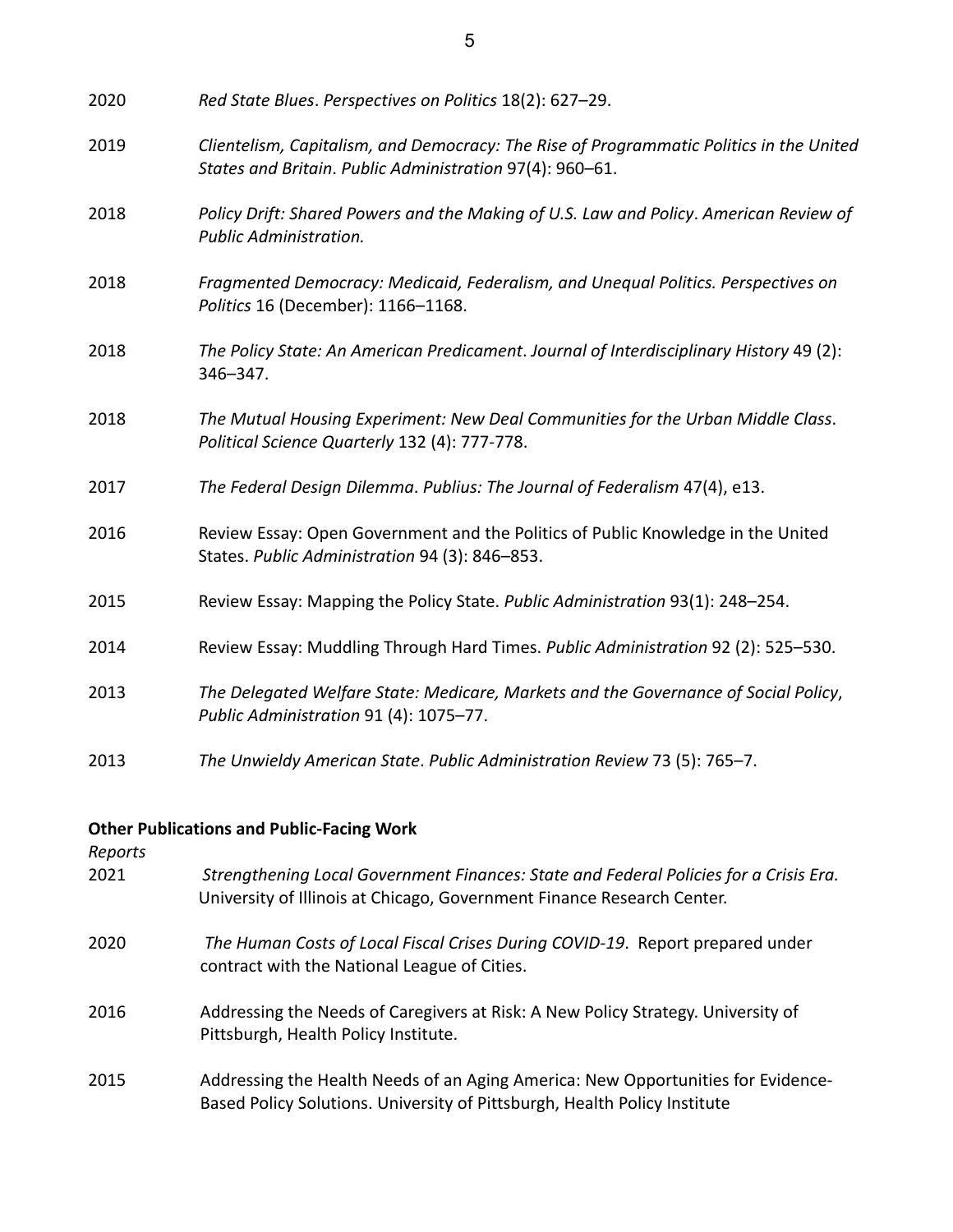*Short Form Public Scholarship* 

| 2022 | "Why you should vote in the April 5 Milwaukee County Board Elections," Milwaukee<br>Record, March 22.                                                                                 |
|------|---------------------------------------------------------------------------------------------------------------------------------------------------------------------------------------|
| 2022 | "Whose Cream City?" The Recombobulation Area, March 21.                                                                                                                               |
| 2022 | "The Dark, Forgotten Carnival," The Recombobulation Area, March 22.                                                                                                                   |
| 2021 | "Congress is waiting on the CBO for its Build Back Better report - but how did fiscal<br>scorekeepers come to be so powerful in politics?," The Conversation, November 16.            |
| 2021 | "Opponents of health reform have found a friend in the CBO, but it doesn't have to be<br>that way," Sick Note, September 29.                                                          |
| 2021 | "Will Recovery Funds Really Allow State and Local Governments to Build Back Better?"<br>Notes on the Crises, June 25.                                                                 |
| 2021 | "The Myth of 'Unnecessary' Federal Aid to State and Local Governments," Governing,<br>March 3.                                                                                        |
| 2021 | "How to End the GOP's Attacks on State-Level Democracy," Jacobin, February 19.                                                                                                        |
| 2020 | "Trump is Attempting a Brazen, Anti-Democratic Power Grab. And It Has Nothing to Do<br>With the Election," Jacobin, November 17.                                                      |
| 2020 | "State and Local Austerity is a Death Trap—Rip it Up and Start Again." Notes on the<br>Crises, July 16.                                                                               |
| 2020 | "The fragmentation of federal expertise has enabled the politicisation of Covid-19<br>numbers in the USA." London School of Economics American Politics and Policy Blog,<br>April 14. |
| 2020 | "We must ensure free and fair elections do not become another casualty of Covid-19."<br>London School of Economics American Politics and Policy Blog, March 20.                       |
| 2019 | "The citizenship question isn't the only threat to the Census. Here's what's at stake,"<br>Washington Post, Monkey Cage Blog, July 11.                                                |
| 2018 | "Despite Democrats' takeover of the House, don't expect Republicans to give up on<br>undoing Obamacare," London School of Economics, US Politics and Policy Blog,<br>November 14.     |
| 2018 | "Eight years of attacks and Obamacare still stands," Policy Options Politiques blog,                                                                                                  |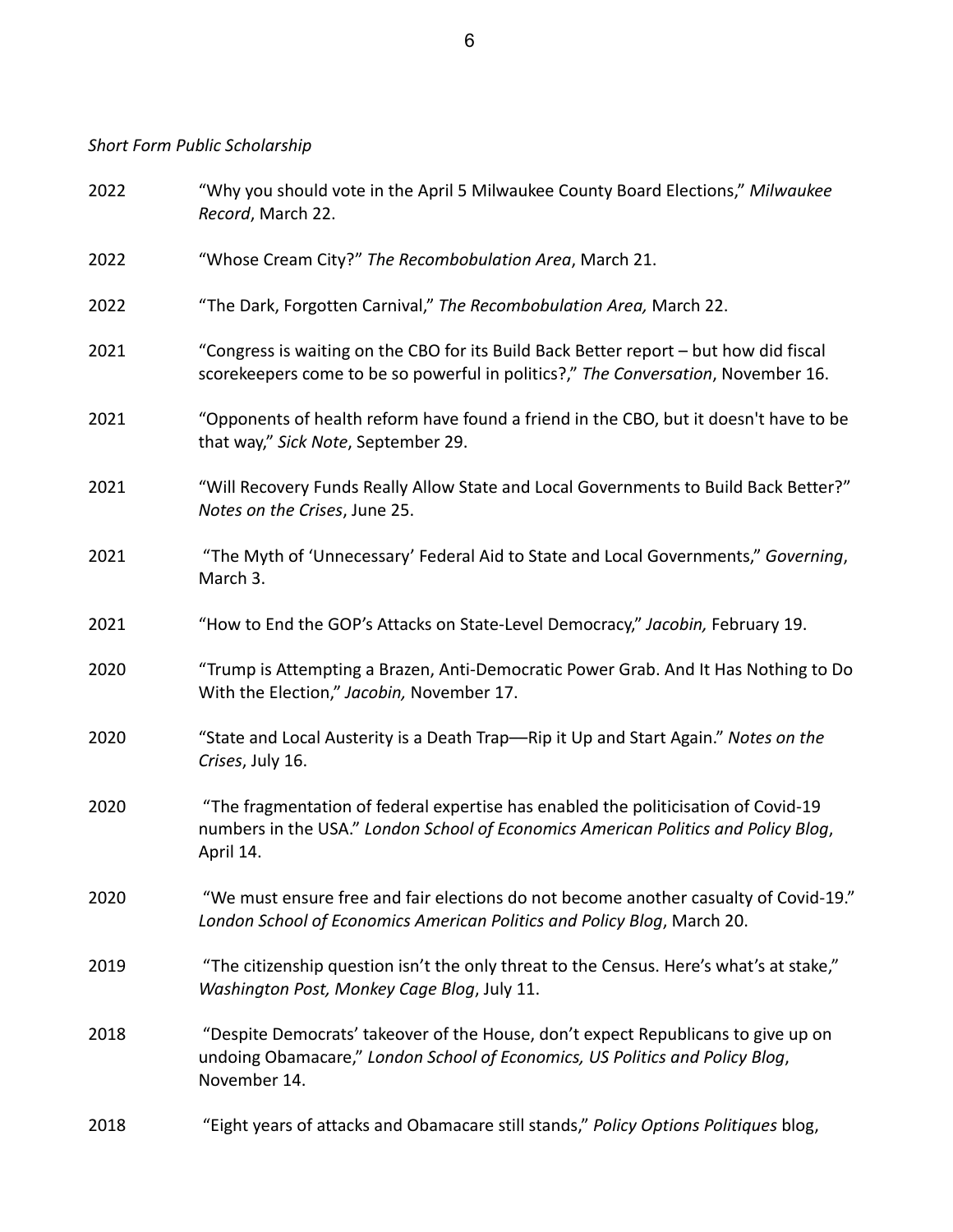|                   | Institute for Research on Public Policy, May 15.                                                                                                                                  |
|-------------------|-----------------------------------------------------------------------------------------------------------------------------------------------------------------------------------|
| 2018              | "Why the extreme reaction to Obamacare could be the new normal in American<br>politics," The Conversation, April 9.                                                               |
| 2017              | "Justice Roberts said political science is 'sociological gobbledygook.' Here's why he said<br>it, and why he's mistaken," Washington Post Monkey Cage Blog, October 4.            |
| 2017              | "The CBO can't score Republicans' health-care plan in time. That's where Jimmy<br>Kimmel comes in." Washington Post, The Monkey Cage, September 20.                               |
| 2017              | "Orthodoxy, Politics, and Prose," American Sociological Association. Policy Trajectories<br>blog, August 23.                                                                      |
| 2017              | " Most presidents rely on expertise. Trump treats experts like the enemy," Washington<br>Post Monkey Cage Blog, July 24.                                                          |
| 2016              | "Here's three easy ways a Republican president could dismantle the $ACA$ - short of<br>outright repeal," Washington Post, Monkey Cage Blog, January 26.                           |
| 2016              | "How Much Does Congress Care About Drug Prices? Less Than It Should," Health<br>Affairs blog, January 13.                                                                         |
| 2014              | "How Patronage Politics Ate the Port Authority," Washington Post, Monkey Cage Blog,<br>January 13.                                                                                |
| <b>Blog Posts</b> |                                                                                                                                                                                   |
| 2017              | "The precarious future of the Affordable Care Act," The Broadbent Institute blog, May<br>4.                                                                                       |
| 2017              | "How the War Over Obamacare Can Erode American Democracy," University Press of<br>Kansas Blog, March 15.                                                                          |
| 2017              | "With their Obamacare replacement, Republicans are jumping blindfolded through the<br>policy window." London School of Economics: American Politics and Policy Blog, March<br>14. |
| 2016              | "Presidential Politics and U.S. Health Care Reform in 2016 and Beyond," Political<br>Studies Association blog, February 5.                                                        |
| Op Eds<br>2020    | "Wisconsin's pandemic primary will put voters' lives at risk," Jacobin, April 4.                                                                                                  |
| 2017              | "Will Congress Listen to the Kochs or to the docs on health care?" The Cap Times, June<br>26.                                                                                     |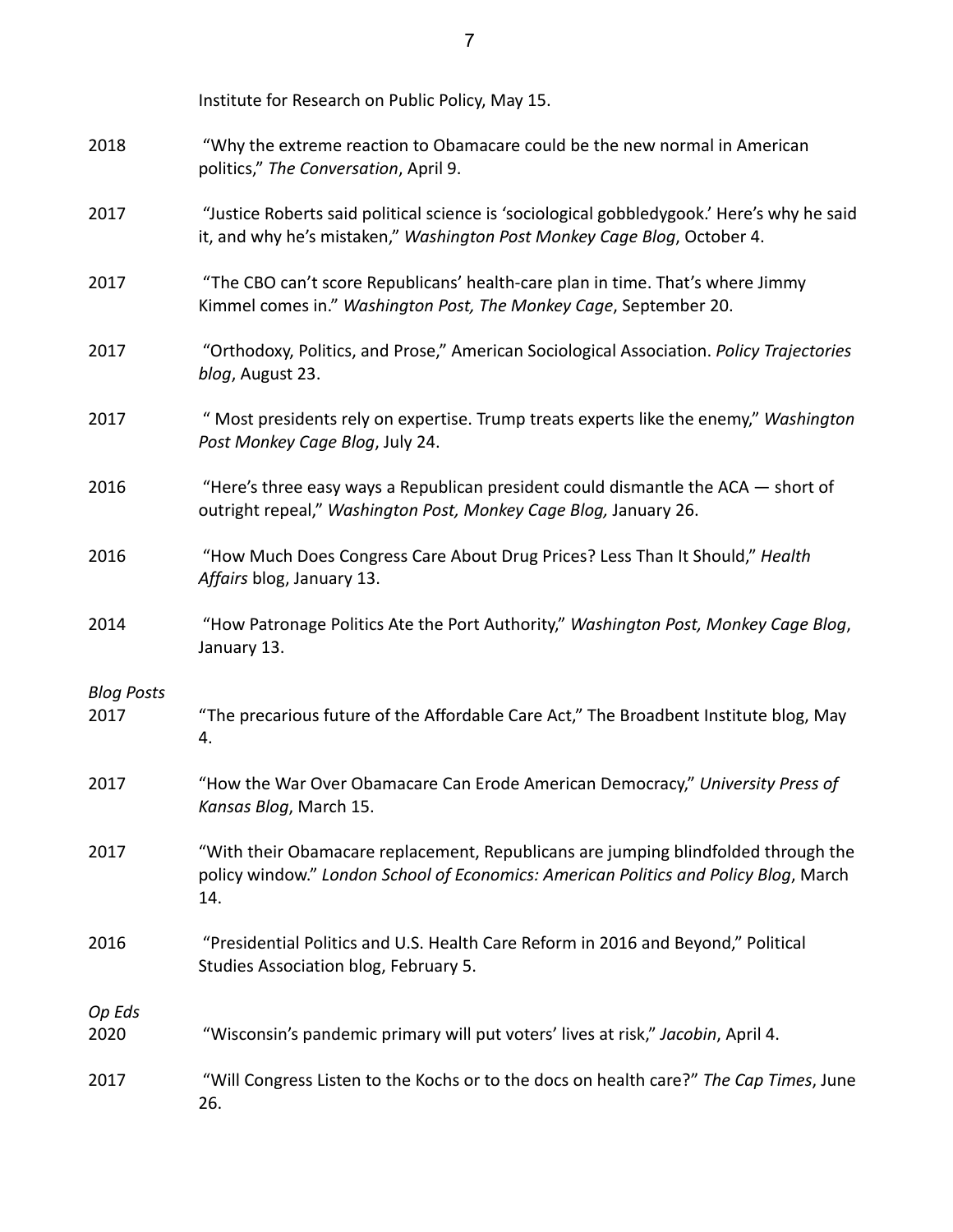- "Honest Numbers and the Republican Health Care Bill," *Milwaukee Journal-Sentinel*, June 22. "Republicans can still harm Obamacare through neglect," *Milwaukee Journal-Sentinel,* March 28.
- "Fear and loathing and James Madison," *Milwaukee Journal-Sentinel*, November 25.

#### **MEDIA CONTRIBUTIONS**

- *Wispolitics*, interview, April 25, 2022.
- Fox 6, interview, April 12, 2022.
- *Washington Post*, interview, April 9, 2022.
- *Milwaukee Journal-Sentinel*, April 7, 2022.
- Wisconsin Public Radio, April 7, 2022.
- WUWM, March 31, 2022.
- *Politico*, interview, March 23, 2022.
- *Wisconsin Examiner*, interview, March 3, 2022.
- *Wisconsin Examiner*, interview, January 25, 2022.
- *Wisconsin Examiner*, interview, December 3, 2021.
- Wisconsin Public Radio, interview, September 21, 2021.
- WUWM, interview, September 14, 2021.
- WUWM, interview, August 19, 2021.
- *NextCity*, interview, August 17, 2021.
- *Milwaukee Journal-Sentinel*, interview, August 11, 2021.
- *Milwaukee Journal-Sentinel*, interview, July 19, 2021.
- *Vox*, interview, June 15, 2021.
- Wisconsin Public Radio, interview, June 15, 2021.
- Wisconsin Public Radio, interview, June 7, 2021.
- *Milwaukee Journal-Sentinel*, interview, April 30, 2021.
- *Wisconsin Examiner*, interview, April 1, 2021.
- *Wisconsin Examiner*, interview, March 31, 2021.
- *The Advocate*, interview, March 6, 2021.
- *Wisconsin Examiner*, interview, March 5, 2021.
- *Governing*, interview, March 2, 2021.
- *FiveThirtyEight*, interview, February 16, 2021.
- WTMJ, interview, February 15, 2021.
- Southern Poverty Law Center -- Hatewatch Blog, interview, January 22, 2021.
- CBS 58, interview, January 20, 2021.
- *Patch*, interview, December 5, 2020.
- *Le Devoir*, interview, November 28, 2020.
- WUWM, interview, November 23, 2020.
- *Le Devoir*, interview, November 14, 2020.
- *Wisconsin Examiner*, interview, November 11, 2020.
- Spectrum News Wisconsin, interview, November 3, 2020.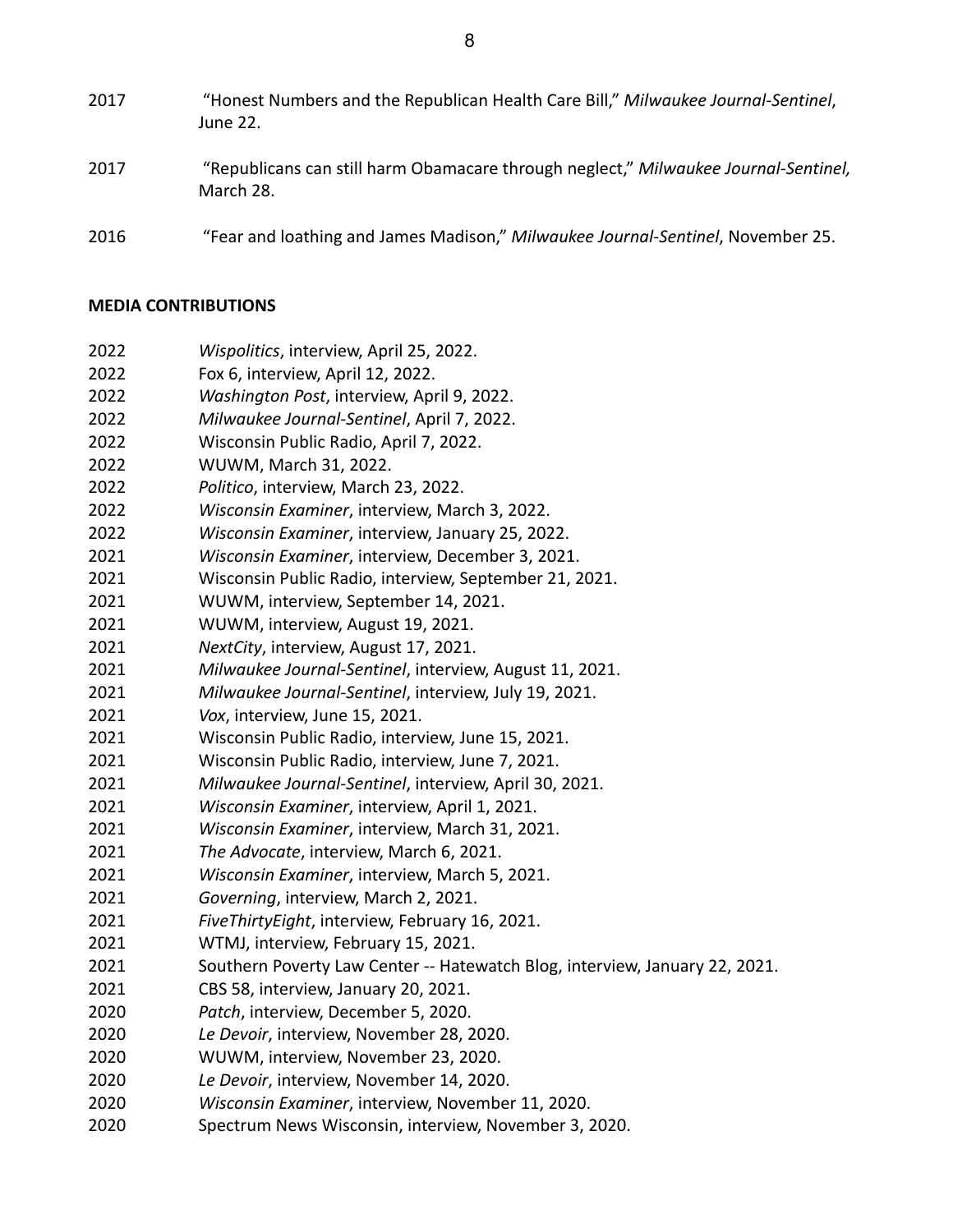| 2020 | The Nation, interview, October 21, 2020.                  |
|------|-----------------------------------------------------------|
| 2020 | Wisconsin Examiner, interview, October 12, 2020.          |
| 2020 | WISN, interview, October 2, 2020.                         |
| 2020 | Wisconsin Examiner, interview, September 12, 2020.        |
| 2020 | Washington Post, interview, August 14, 2020.              |
| 2020 | WUWM 89.7, interview, August 7, 2020.                     |
| 2020 | Wisconsin Public Radio, interview, July 28, 2020.         |
| 2020 | Milwaukee Journal-Sentinel, interview, July 14, 2020.     |
| 2020 | The American Prospect, interview, July 13, 2020.          |
| 2020 | ARTNews, interview, May 29, 2020.                         |
| 2020 | New America Weekly, interview, April 23, 2020.            |
| 2020 | WUWM 87.7, interview, April 22, 2020.                     |
| 2020 | R Street Institute, interview, March 20, 2020.            |
| 2020 | Wisconsin Public Radio, interview, March 16, 2020.        |
| 2020 | Wisconsin Public Radio, interview, March 16, 2020.        |
| 2020 | WUWM 89.7, interview, March 13, 2020.                     |
| 2020 | Wisconsin Public Radio, interview, December 20, 2019.     |
| 2019 | Spectrum 1 News, interview, November 24, 2019.            |
| 2019 | Spectrum 1 News, interview, November 13, 2019.            |
| 2019 | Wisconsin Public Radio, interview, November 11, 2019.     |
| 2019 | La Vanguardia, interview, November 3, 2019.               |
| 2019 | WISN, interview, October 20, 2019.                        |
| 2019 | Christian Science Monitor, interview, September 16, 2019. |
| 2019 | American Prospect, interview, September 12, 2019.         |
| 2019 | Spectrum 1 News, interview, August 2, 2019.               |
| 2019 | Wisconsin Public Radio, interview, July 1, 2019.          |
| 2019 | C-SPAN, interview, May 18, 2019.                          |
| 2019 | Five Thirty Eight, interview, May 16, 2019.               |
| 2019 | Wisconsin Public Radio, interview, May 13, 2019.          |
| 2019 | Wisconsin Public Radio, interview, April 15, 2019.        |
| 2019 | WISN, interview, March 19, 2019.                          |
| 2019 | The Economist, interview, March 12, 2019.                 |
| 2019 | The Economist, interview, March 9, 2019.                  |
| 2019 | Five Thirty Eight, interview, February 12, 2019.          |
| 2019 | Wisconsin Public Radio, interview, January 17, 2019.      |
| 2018 | FiveThirtyEight, interview, December 18, 2018.            |
| 2018 | Spectrum 1 News Milwaukee, interview, December 17, 2018.  |
| 2018 | Wisconsin Public Radio, interview, December 17, 2018.     |
| 2018 | CBS 58, interview, December 9, 2018.                      |
| 2018 | Wisconsin Public Radio, interview, December 6, 2018.      |
| 2018 | WUWM 89.7, interview, November 9, 2018.                   |
| 2018 | WTMJ, interview, November 7, 2018.                        |
| 2018 | Milwaukee Journal-Sentinel, interview, October 19, 2018.  |
| 2018 | Wisconsin Public Radio, interview, July 30, 2018.         |
| 2018 | No Jargon Podcast, interview, June 28, 2018.              |
| 2018 | Wisconsin Public Radio, interview, June 21, 2018.         |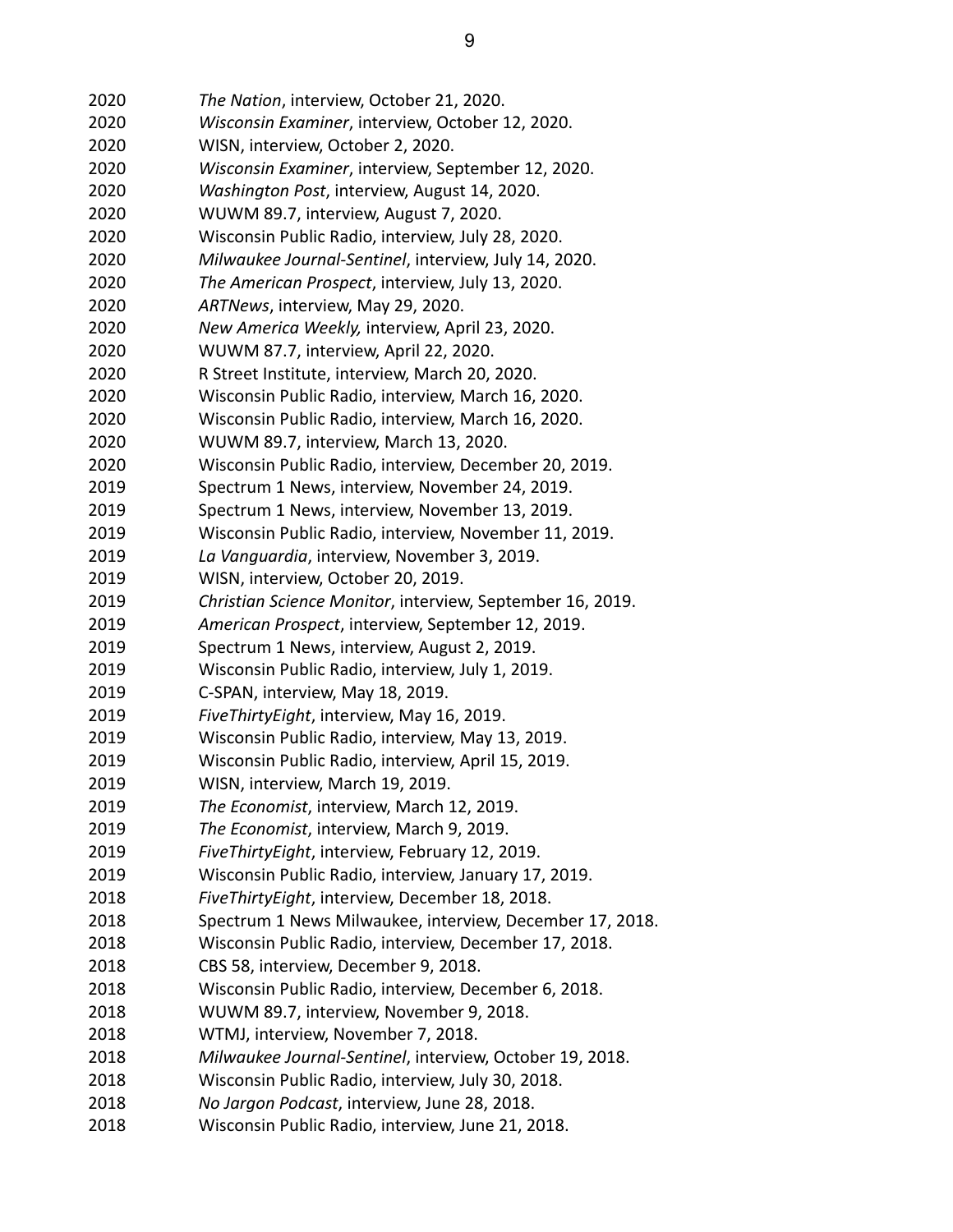- *The Week in Health Law* Podcast, interview, March 30, 2018.
- *Milwaukee Journal-Sentinel*, interview, March 2, 2018.
- *Milwaukee Journal-Sentinel*, interview, February 9, 2018.
- Wisconsin Public Radio, interview, January 22, 2018.
- Wisconsin Public Radio, interview, December 28, 2017.
- Wisconsin Public Radio, interview, November 28, 2017.
- *Slate France*, interview, September 29, 2017.
- CBS 58, interview, September 28, 2017.
- Wisconsin Public Radio, interview, September 15, 2017.
- Fox 6, interview, July 19, 2017.
- Wisconsin Public Radio, interview, June 27, 2017.
- CBS 58, interview, June 22, 2017.
- *FiveThirtyEight*, interview, June 22, 2017.
- Fox 6, interview, June 22, 2017.
- *Politifact*, interview, June 22, 2017.
- CBS 58, interview, May 24, 2017.
- *The Monocle* "Foreign Desk" Podcast, interview, April 29, 2017.
- CBS 58, interview, March 15, 2017.
- BBC International, interview, March 13, 2017.
- Fox6, interview, January 29, 2017.
- WISN, interview, January 23, 2017.
- Wisconsin Public Radio, interview, January 20, 2017.
- WTMJ-TV, interview, November 9, 2016.
- WTMJ-TV, interview, October 31, 2016.
- *Pacific Standard*, interview, April 11, 2016.

# **PRESENTATIONS**

*Invited Talks* 

| 2022 | Flexible Aid in an Uncertain World: The Coronavirus State and Local Fiscal Recovery<br>Funds Program, Michigan State University Government Fiscal Sustainability Workgroup,<br>Chicago, May 20, 2022. |
|------|-------------------------------------------------------------------------------------------------------------------------------------------------------------------------------------------------------|
| 2021 | Strengthening Local Government Finance: State and Federal Aid for a Crisis Era,<br>Federal Reserve Bank of Chicago, September 14, 2021.                                                               |
| 2021 | Counting Like a State: The Politics of Intergovernmental Partnerships in the 2020 Census,<br>University of Illinois, Chicago, May 5.                                                                  |
| 2020 | COVID-19 and the Crisis of American Federalism, Jain Family Institute, November 24,<br>2020.                                                                                                          |
| 2020 | Policy Analysis and the Limits of Incrementalism. Guest talk in SPP 181, University of<br>Massachusetts, Amherst, November 18, 2020.                                                                  |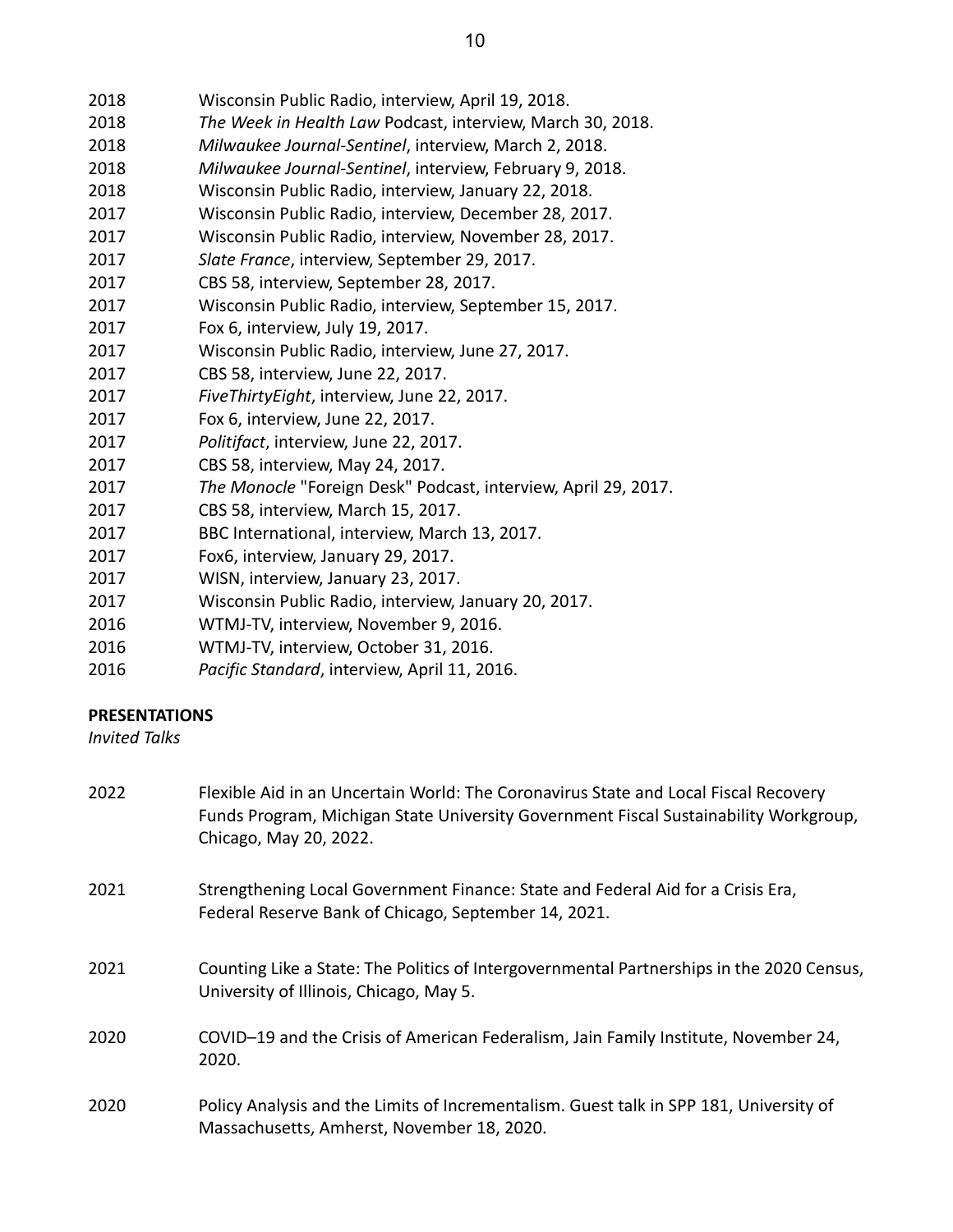| 2020 | Comments on the Politics of COVID-19," The Washington Center, September 21, 2020.                                                                                                                                                               |
|------|-------------------------------------------------------------------------------------------------------------------------------------------------------------------------------------------------------------------------------------------------|
| 2020 | Keeping Score: The Congressional Budget Office and the Politics of Institutional<br>Durability, The Brookings Institution, September 18, 2020.                                                                                                  |
| 2020 | Six Insights on Direct Democracy and Medicaid Expansion, Panel on Missouri<br>Medicaid Expansion, University of Missouri-St. Louis, July 30.                                                                                                    |
| 2020 | Stuck in Neutral? Federalism, Policy Instruments, and Counter-Cyclical Responses to<br>COVID-19 in the United States. Conference on Revisiting Policy Theories and Preparing<br>Solutions for COVID-19, Yonsei University, South Korea, May 21. |
| 2020 | Counting Like a State: Federalism and the Politics of the 2020 Census, Milwaukee Area<br>Political Science Seminar, UW Milwaukee, February 7.                                                                                                   |
| 2019 | Laboratories of What? Polarized Federalism and the Challenge of Subnational<br>Democracy, Conference on Democratic Resilience, Cornell University, November 8.                                                                                  |
| 2019 | Roundtable on "Advocacy in the Academy," University of Kentucky, Center for Equality<br>and Social Justice, October 11.                                                                                                                         |
| 2019 | An Engine of Change? The Affordable Care Act and the Shifting Politics of Medicare<br>Demonstration Projects (with Andrew Kelly), Russell Sage Foundation, New York City,<br>May 29.                                                            |
| 2019 | Calculating Power: The Congressional Budget Office and the Politics of Durability,<br>Northwestern University, Workshop on Social Policy, Evanston, Illinois, May 24.                                                                           |
| 2019 | Laboratories of What? Civic Epistemology and the Challenge of Subnational Democracy,<br>Princeton University Center for the Study of Democratic Politics, March 29, 2019.                                                                       |
| 2019 | Laboratories of What? State Governments, Democracy, and the Politics of Numbers,<br>University of Denver Department of Political Science, Denver, Colorado, February 11.                                                                        |
| 2019 | Breakout Session: From Research to Legislation, Scholars Strategy Network Annual<br>Leadership Convening, Washington, DC, January 17.                                                                                                           |
| 2019 | Breakout Session: Medicaid Policy in the States, Scholars Strategy Network<br>Annual Leadership Convening, Washington, DC, January 18, 2019.                                                                                                    |
| 2018 | Quality as Quantity: Medicare Reform and the Quiet Politics of Measurement,<br>University of Wisconsin - Madison, American Politics Workshop, Madison, Wisconsin,<br>February 12.                                                               |
| 2017 | Quiet Politics and the Power of Numbers: Quality Measurement in the Affordable                                                                                                                                                                  |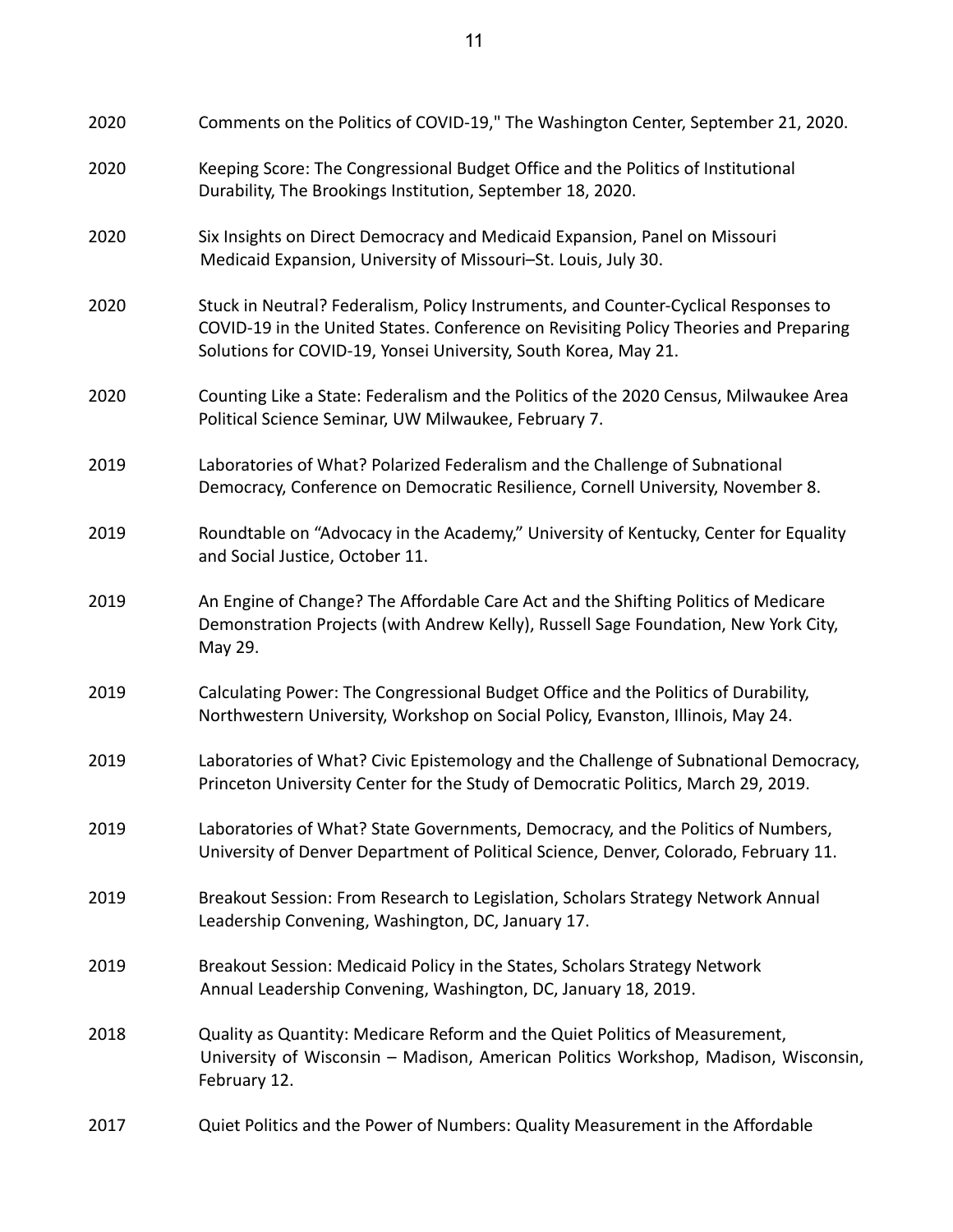|      | Care Act, University of Houston Conference on "Healthcare Politics at the<br>Crossroads," Houston, Texas, October 27.                                                                                                                          |
|------|------------------------------------------------------------------------------------------------------------------------------------------------------------------------------------------------------------------------------------------------|
| 2016 | Challenges to the ACA and the Impact on the Policymaking Environment. Health<br>Policy Institute of Ohio, Columbus, Ohio, October 26, 2016.                                                                                                    |
| 2016 | The Evolving Politics of the Affordable Care Act, University of Pittsburgh School<br>of Nursing, Pittsburgh, Pennsylvania, March 22, 2016.                                                                                                     |
| 2015 | Beyond Carrots and Sticks: Contentious Federalism and the Governance of Health<br>Reform. Invited talk at University of Utah, Salt Lake City, Utah, November 23, 2015.                                                                         |
| 2015 | Reorganizing the Activist State: Generative Institutions and the Politics of<br>Federalism. Invited talk at Marquette University, Milwaukee, Wisconsin, November 19,<br>2015                                                                   |
| 2015 | Reorganizing the Activist State: Generative Institutions and the Politics of Federalism.<br>Invited talk at the College of the Holy Cross, Worcester, Massachusetts, November 30,<br>2015.                                                     |
| 2014 | Reinventing Federalism: Conservatives and the Politics of the Policy State, 1952-<br>1955. University of Texas at Austin, Graduate Conference in Public Law. Austin,<br>Texas, October 30, 2014                                                |
| 2013 | Issues of Scale and Multi-Level Governance. Conference on Complex Transboundary<br>Problems: EU and US Perspectives. EU Center of Excellence, University of California,<br>Berkeley. October 18-19.                                            |
| 2013 | Scaling Up? Venue Shifting and Power in Urban Politics. Guest Lecture in PS<br>175A: The Politics and Policy of Metropolitan America, UC Berkeley, Berkeley, CA,<br>October 17.                                                                |
| 2013 | Forging a Complex Republic: Policy Conflict and Statutory Mandates for<br>Intergovernmental Collaboration in the United States, 1947-2008. Guest Lecture<br>in PS 150: The American Legal System. University of California, Berkeley. July 24. |
| 2013 | The Politics of Intergovernmental Collaboration and Health Reform in the United<br>States. Invited presentation at Uppsala University, Sweden. June 12-14, 2013.                                                                               |
| 2012 | Forging Collaborative Intergovernmental Relations in the United States, 1945-<br>2012. Invited presentation at Uppsala University, Sweden. August 30-31.                                                                                       |
| 2012 | Governing Challenges in the "Compound Republic". Guest Lecture in PS 150:<br>The American Legal System. University of California, Berkeley. June 2.                                                                                            |
| 2012 | Analytical Challenges in the Study of Organizational Complexity . Invited paper                                                                                                                                                                |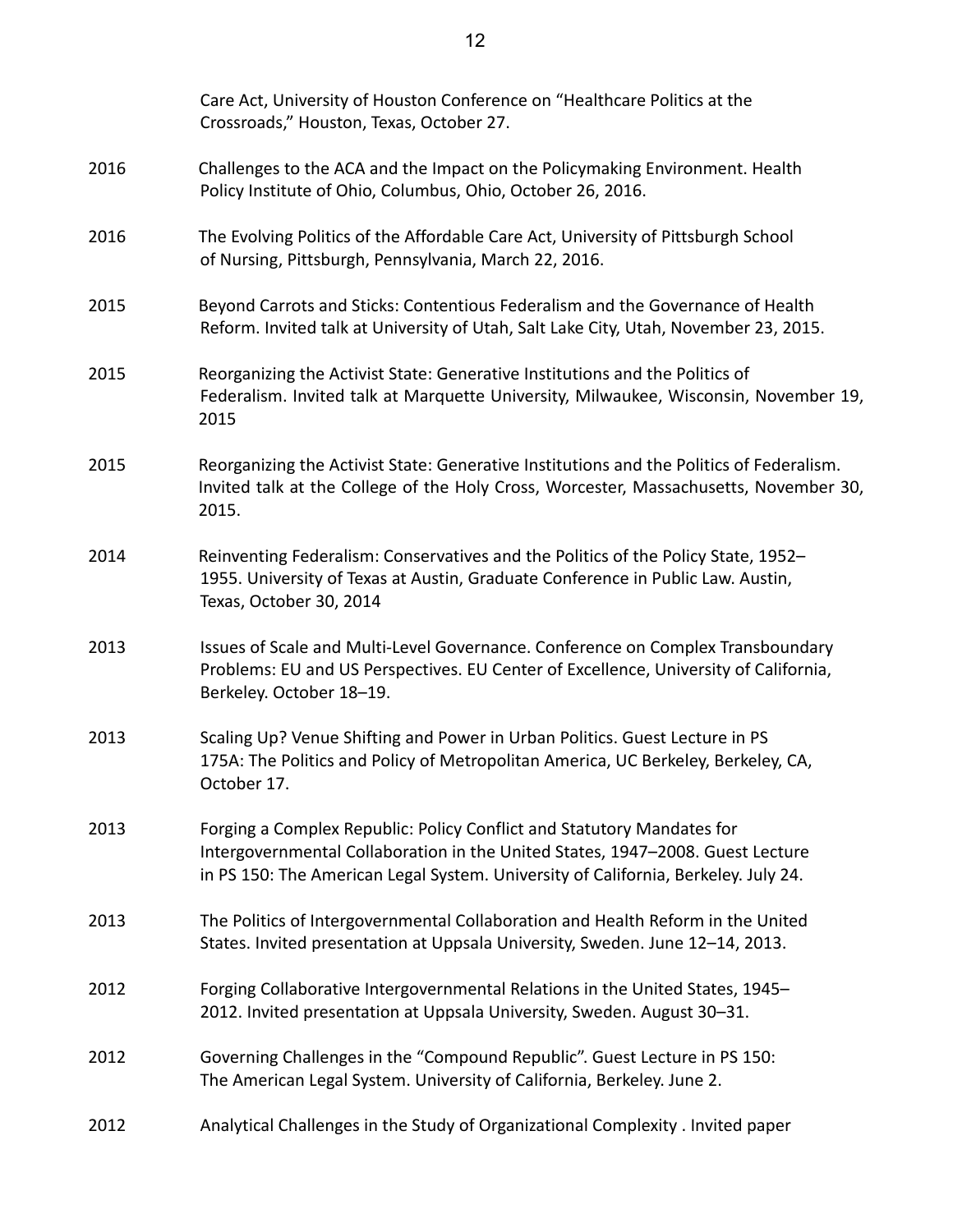|      | at Complex Systems, Pernicious Instability, and Institutional Resilience: Urgent<br>Challenges for Public Administration. Utrecht University, Netherlands. June 11-<br>14.                                                              |
|------|-----------------------------------------------------------------------------------------------------------------------------------------------------------------------------------------------------------------------------------------|
| 2011 | Organizations as Arenas of Power. Guest Lecture at Mills College, November 17.                                                                                                                                                          |
| 2011 | Process Tracing for Causal Inference in Vesla Weaver's "Frontlash." Presentation<br>given at Institute for Qualitative and Multi-Method Research. Syracuse<br>University, June.                                                         |
| 2010 | The RAND Paradigm: Interdisciplinary Policy Science for the Cold War State.<br>Invited paper at the Conference on the Intellectual History of the Cold<br>War. Hamburger Institut für Sozialforschung. Hamburg, Germany. September 1-3. |
|      | <b>Conference Presentations</b>                                                                                                                                                                                                         |
| 2022 | Roundtable on COVID-19 and Federalism, Southern Political Science Association<br>Conference, San Antonio, Texas, January 15, 2022.                                                                                                      |
| 2022 | No Federalism Without Political Safeguards: The Dilemma of Territorial Federalism,<br>Southern Political Science Association Conference, San Antonio, Texas, January 14,<br>2022.                                                       |
| 2021 | Voice in an Asymmetric Federation? The U.S. Territories as Intergovernmental Actors,<br>Milwaukee Area Political Science Seminar, Milwaukee, Wisconsin, December 10, 2021.                                                              |
| 2021 | Seeing Like a Fiscal State; Or, Why Certain Schemes to Represent State and Local<br>Fiscal Needs During COVID-19 Have Failed, American Society for Public Administration<br>Meetings, April, 2021 (Virtual)                             |
| 2020 | Counting a Fragmented Country: Intergovernmental Politics and the 2020 Census,<br>Deil S. Wright Symposium, American Society for Public Administration<br>Meetings, Anaheim, CA, April 3, 2020 (cancelled)                              |
| 2019 | Quality as Quantity: Medicare Reform and the Quiet Politics of Measurement,<br>American Political Science Association, Washington, DC, August 31, 2019                                                                                  |
| 2019 | Varieties of US State-Level Democracy, American Political Science Association,<br>Washington, DC, August 2.                                                                                                                             |
| 2019 | Calculating Power: The Congressional Budget Office and the Politics of<br>Durability. Western Political Science Association, San Diego, CA, April 20, 2019                                                                              |
| 2018 | Policy Feedback and the Politics of the Affordable Care Act. Research<br>Conference in Public Administration, Policy, and Management, Canadian<br>Association of Programs in Public Administration, Regina, Saskatchewan, June 1.       |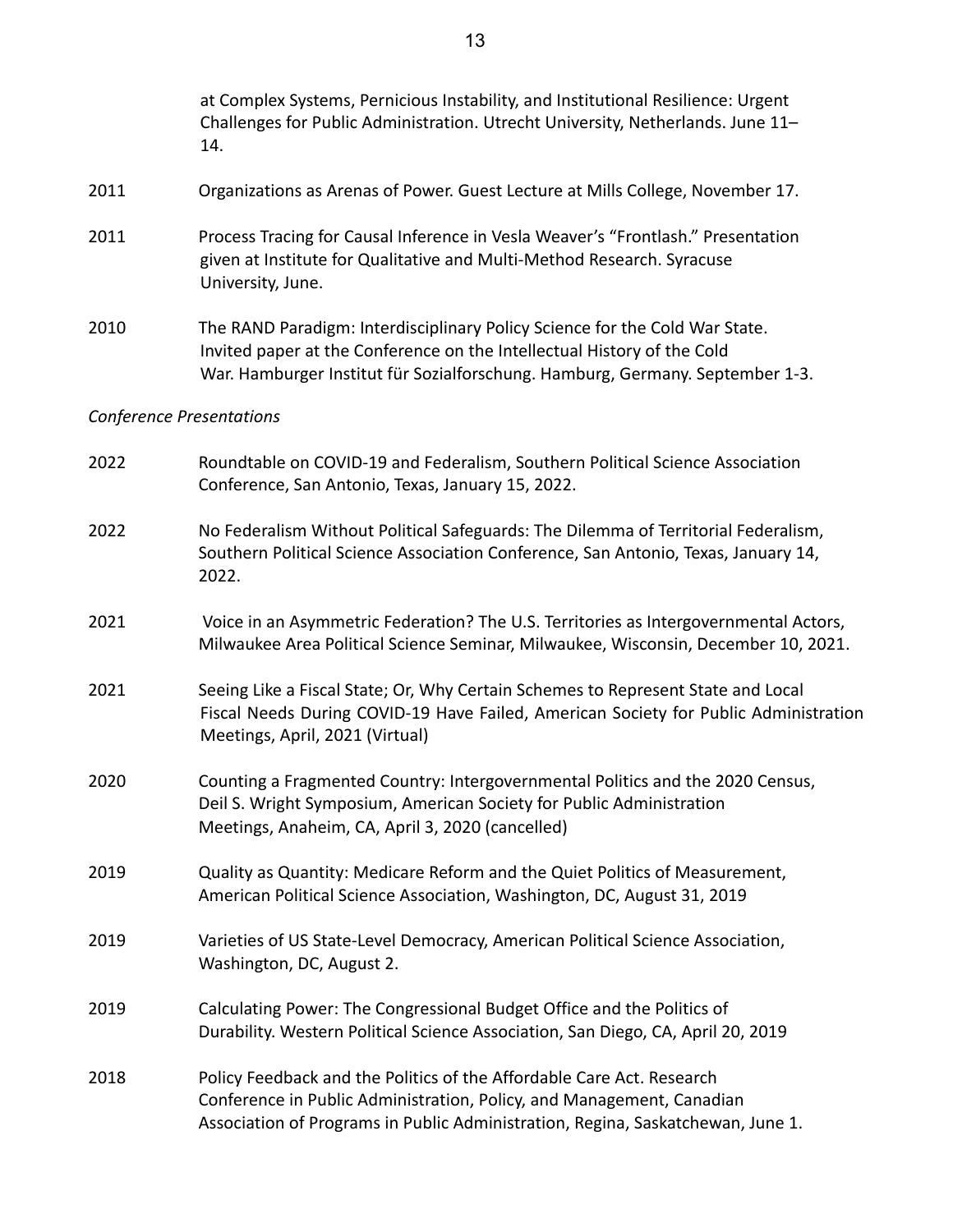| 2018 | Politics at the Cutting Edge: Intergovernmental Policy Innovation in the<br>Affordable Care Act. Midwest Political Science Association, Chicago, IL, April<br>7.                                                                                                    |
|------|---------------------------------------------------------------------------------------------------------------------------------------------------------------------------------------------------------------------------------------------------------------------|
| 2017 | The ACA and the Politics of Policy Feedback. Policy Studies Journal Workshop<br>on Policy Feedback and Feed Forward, University of Arizona, September 28-30.                                                                                                        |
| 2017 | Beyond the Tax Revolt: Ideas, Experts, and the Politics of Fiscal Policy in the<br>States, 1960-1996, American Political Science Association, San Francisco, CA,<br>August 31.                                                                                      |
| 2017 | The ACA's Hidden Bipartisanship?<br>Innovation Models and the Politics of<br>Federalism, American Political Science Association, San Francisco, CA, August<br>31.                                                                                                   |
| 2017 | Experimental Institutions: Medicare Demonstrations and the Politics of Trial and<br>Error. Western Political Science Association Vancouver, British Columbia, April<br>12.                                                                                          |
| 2016 | Generative Institutions and the Transformation of US Social Policy. Social Science History<br>Association, Chicago, IL, November 17.                                                                                                                                |
| 2016 | Reorganizing the Activist State: Conservatives, Commissions, and the Politics of<br>Federalism. American Political Science Association, Philadelphia, PA, September 4.                                                                                              |
| 2016 | The Politics of Trial and Error: Policy Learning and Medicare Demonstration<br>Projects. American Political Science Association, Philadelphia, PA. September 2.                                                                                                     |
| 2015 | How do we make health policy for low-income populations? An analysis of<br>public input and Medicaid waivers under the Affordable Care Act. Poster<br>presented at American College of Physicians (ACP) Western Pennsylvania Regional<br>Meeting, November 7, 2015. |
| 2015 | Reconfiguring the Politics of Health Price Transparency: Federalism, Bricolage, and the<br>Emergence of All Payer Claims Databases. Poster presented at the annual meeting of<br>the American Political Science Association, San Francisco, CA September 3-6.       |
| 2014 | Reinventing Federalism: Conservatives and the Politics of the Policy State, 1947-<br>1957. Paper presented at the Social Science History Association conference, Toronto, ON,<br>November 6-9.                                                                      |
| 2014 | Policy Implementation Under Stress: How the Affordable Care Act's Frontline<br>Workers Cope with Public Service Delivery. American Political Science Association,<br>Washington, D.C., August 28-31.                                                                |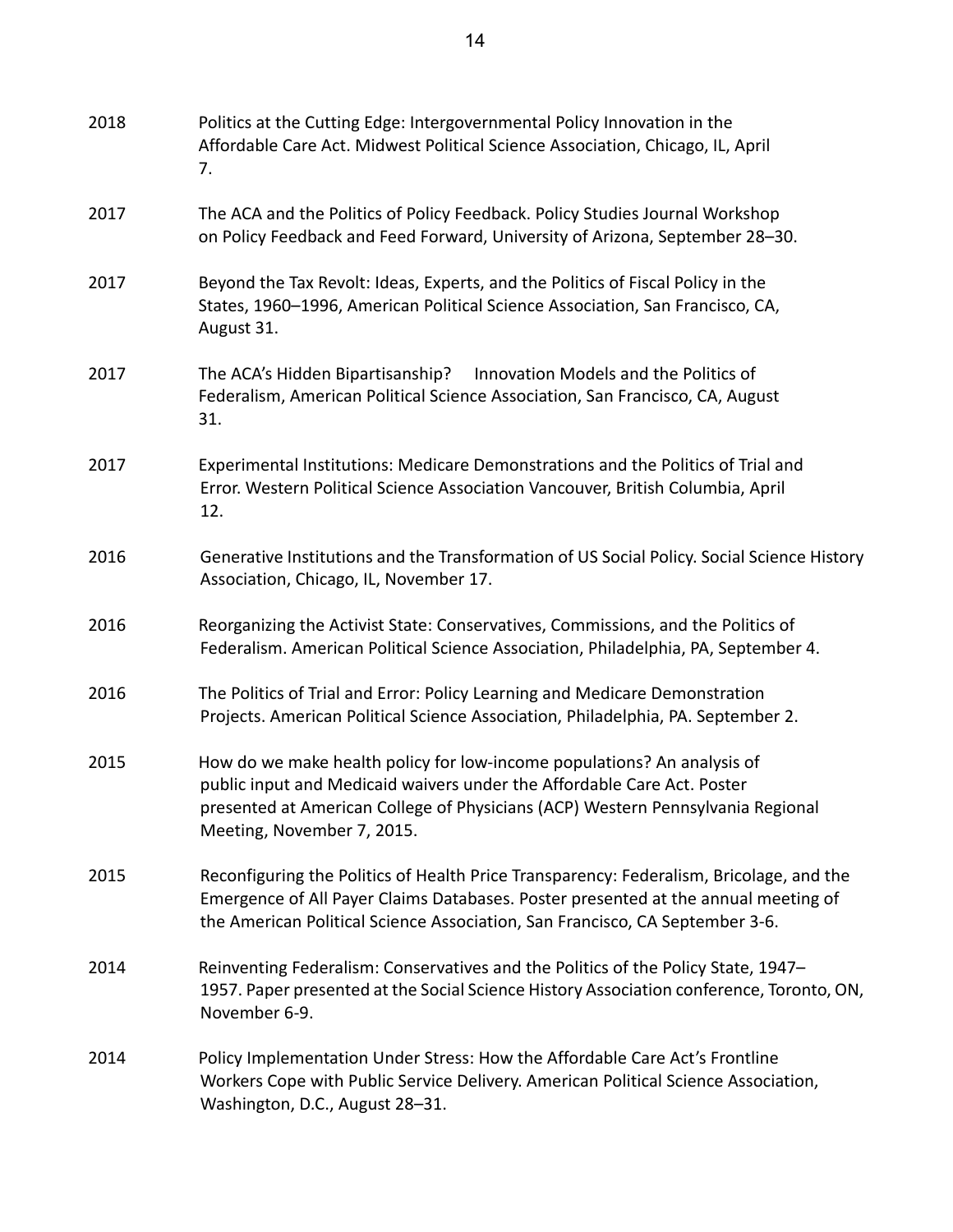| 2013 | Forging Collaborative Intergovernmental Relations, 1945-2012. American<br>Political Science Association, Chicago, IL. August 29-September 1.                                                   |
|------|------------------------------------------------------------------------------------------------------------------------------------------------------------------------------------------------|
| 2013 | Intergovernmental Collaboration and the Affordable Care Act. Paper presented at<br>the Research. Workshop in American Politics, University of California -<br>Berkeley. February 20.           |
| 2012 | From Metaphors to Measures: Re-thinking Empirical Indicators of Gradual<br>Institutional Change, Policy History Conference, Richmond, VA. June, 2012.                                          |
| 2012 | Choosing to Keep the Compound Republic: Explaining Variation in the Decentralization<br>of U.S. Public Policy, 1960-2006. Southern Political Science Association, New Orleans, LA.<br>January. |
| 2011 | "Open-ended" Policy Change: Pathways of Development in Devolutionary Social<br>Policies. Midwest Political Science Association Conference. Chicago IL. March<br>31-April 2.                    |

## *On-Campus Presentations*

| 2020 | Stuck in Neutral? Federalism, Policy Instruments, and Counter-Cyclical<br>Responses to COVID-19 in the United States, Marquette University Law School,<br>September 2.                     |
|------|--------------------------------------------------------------------------------------------------------------------------------------------------------------------------------------------|
| 2020 | How Federalism is Affecting the US Economic Response to COVID-19.<br>Lightning talk for Marquette University COVID-19 Research Initiative, June 23.                                        |
| 2020 | The 2020 Election and COVID-19: Are We Ready?, Short lecture for Marquette<br>University Course on COVID-19, June.                                                                         |
| 2020 | What can state and local officials do to build a pandemic-ready society? Short talk<br>for Marquette University Center for Urban Research, Teaching, and Outreach,<br>May 22.              |
| 2019 | The Political Economy of US Healthcare Policy, US Health Care from a Global<br>Perspective, Guest lecture for Marquette University-São Camilo International<br>Partnership, July 15, 2019. |

#### **GRANTS AND CONTRACTS**

*Grants*

2021 Joyce Foundation, awarded November 2021. Project: "Local Governments' Use of ARPA Funds on Policing, Violence Prevention, and Criminal Justice Reform," \$217,863.00. Co-Principal Investigator.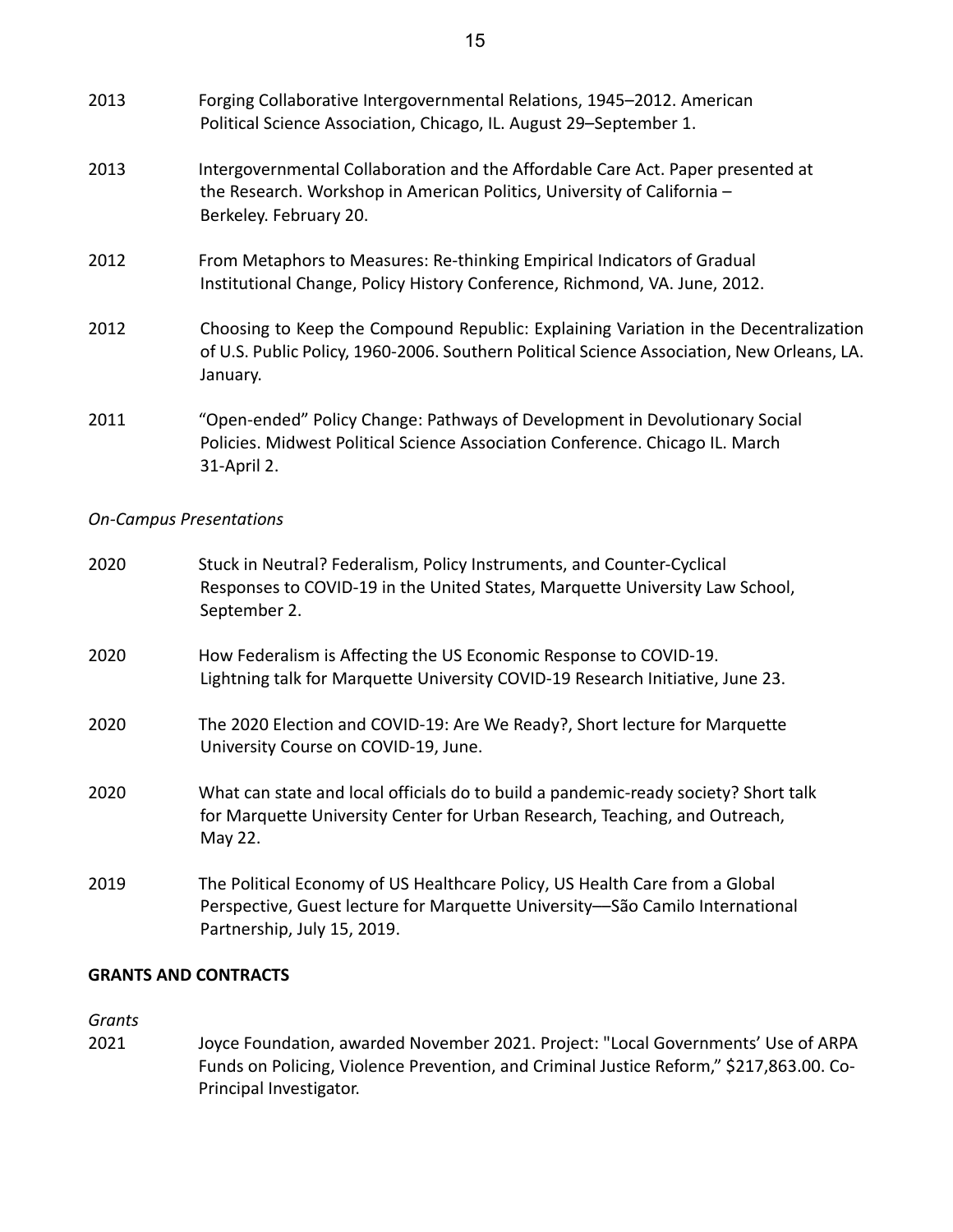| 2020      | American Political Science Association Small Research Grant, awarded July 2020.<br>Project: "Counting in a Pandemic," \$2,445.00. Principal Investigator.                                                                                                           |
|-----------|---------------------------------------------------------------------------------------------------------------------------------------------------------------------------------------------------------------------------------------------------------------------|
| 2020      | American Political Science Association Research Partnerships on Critical Issues, awarded<br>February 2020. Project: "Citizen Engagement, Democratic Deliberation, and the Rural<br>Water Crisis," \$20,000.00. Co-Principal Investigator.                           |
| 2018      | Marquette University Summer Faculty Fellowship and Regular Research Grant, awarded<br>July 2018. Project: "The Determinants of Conflict Over Mandated Policy Analysis in the<br>US Congress," \$7,540.00. Principal Investigator                                    |
| 2016      | Robert Wood Johnson Foundation Grant, awarded August, 2016. Project: "Hidden Bi-<br>partisanship in ACA Implementation? Factors Shaping State-Level Decisions to Engage in<br>CMS Innovation Center Demonstration Projects," \$5,000.00. Co-Principal Investigator. |
| Contracts |                                                                                                                                                                                                                                                                     |
| 2020      | National League of Cities Contract, awarded August, 2020. Project: "The Human Costs<br>of Local Fiscal Crises During COVID-19," \$5,000.00. Co-Principal Investigator.                                                                                              |

## **HONORS AND AWARDS**

| 2019 | Way Klingler Young Scholar Award, Marquette University                                                                                           |
|------|--------------------------------------------------------------------------------------------------------------------------------------------------|
| 2016 | APSA William Anderson Award for best dissertation in the general field of federalism or<br>intergovernmental relations, state and local politics |
| 2014 | Honorarium, University of Texas at Austin Graduate Conference in Public Law                                                                      |
| 2014 | Social Science History Association / Tilly Graduate Student Travel Award                                                                         |
| 2013 | Mike Synar Graduate Research Fellowship, Berkeley Institute of Governmental Studies                                                              |
| 2013 | European Academy of Bozen/Bolzano, Winter School on Federalism and Governance,<br>Accommodation Scholarship (Declined)                           |
| 2013 | Center for Right Wing Studies Mini Grant, University of California, Berkeley                                                                     |
| 2013 | Dean's Normative Time Fellowship, University of California, Berkeley                                                                             |
| 2012 | Graduate Division Fellowship Award, University of California, Berkeley                                                                           |
| 2012 | Outstanding Graduate Student Instructor Award, University of California, Berkeley                                                                |
| 2009 | Rose Undergraduate Research Award, University of Pennsylvania                                                                                    |
| 2009 | Philo Bennett Prize, Best Undergraduate Thesis in American Politics or Political Theory,<br>University of Pennsylvania                           |
| 2008 | Penn Program on Democracy, Citizenship, and Constitutionalism, Undergraduate<br>Research Grant (shared with David Reinecke)                      |
| 2008 | Undergraduate Student Travel Grant, University of Pennsylvania                                                                                   |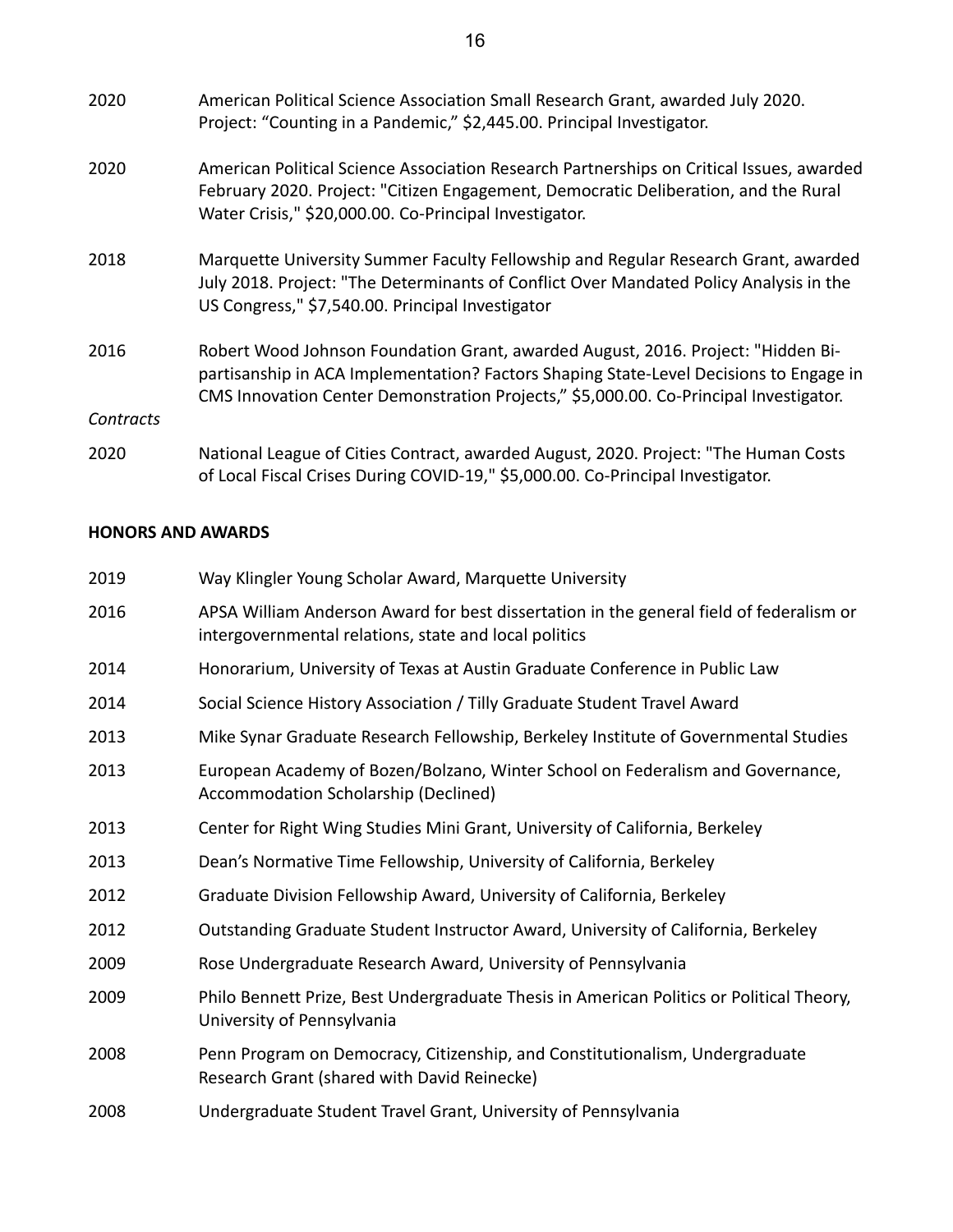University Scholars Society Grant, University of Pennsylvania

## **SERVICE Profession**

## *Committees*

| 2022 | William Anderson Prize Committee, American Political Science Association, 2022                                                   |
|------|----------------------------------------------------------------------------------------------------------------------------------|
| 2021 | Daniel Elazar Award Committee, APSA Organized Section on Federalism and<br>Intergovernmental Relations, Chairman, 2021           |
| 2019 | Deil S. Wright Best Paper Award Committee, APSA Organized Section on Federalism and<br>Intergovernmental Relations, Member, 2019 |
| 2018 | Medicaid Working Group Leader, Scholars Strategy Network, 2018–2020                                                              |
| 2017 | Martha Derthick Book Award Committee, APSA Organized Section on Federalism and<br>Intergovernmental Relations, Member, 2017      |

## *Editorial Work*

| 2021 | Journal of Health Politics, Policy, and Law, Editorial Board Member, 2021–Present |
|------|-----------------------------------------------------------------------------------|
| 2018 | Journal of Aging and Social Policy, Editorial Board Member, 2018–Present          |
| 2013 | Business and Politics, Managing Editor, 2013–2015                                 |

# *Manuscript Reviewer*

| 2022 | Regional and Federal Studies, Manuscript Reviewer, 2022                      |
|------|------------------------------------------------------------------------------|
| 2021 | The Lancet Regional Health: Americas, Manuscript Reviewer, 2021              |
| 2021 | Public Budgeting and Finance, Manuscript Reviewer, 2021                      |
| 2021 | State Politics and Policy Quarterly, Manuscript Reviewer, 2021               |
| 2020 | Health Affairs, Manuscript Reviewer, 2020                                    |
| 2020 | Journal of Public Health, Manuscript Reviewer, 2020                          |
| 2019 | Studies in American Political Development, Manuscript Reviewer, 2019–Present |
| 2019 | American Political Science Reviewer, Manuscript Reviewer, 2019–Present       |
| 2019 | American Journal of Political Science, Manuscript Reviewer, 2019-Present     |
| 2019 | W.W. Norton, Textbook Reviewer, 2019                                         |
| 2018 | Cambridge University Press, Manuscript Reviewer, 2018                        |
| 2018 | Politics, Groups, and Identities, Manuscript Reviewer, 2018                  |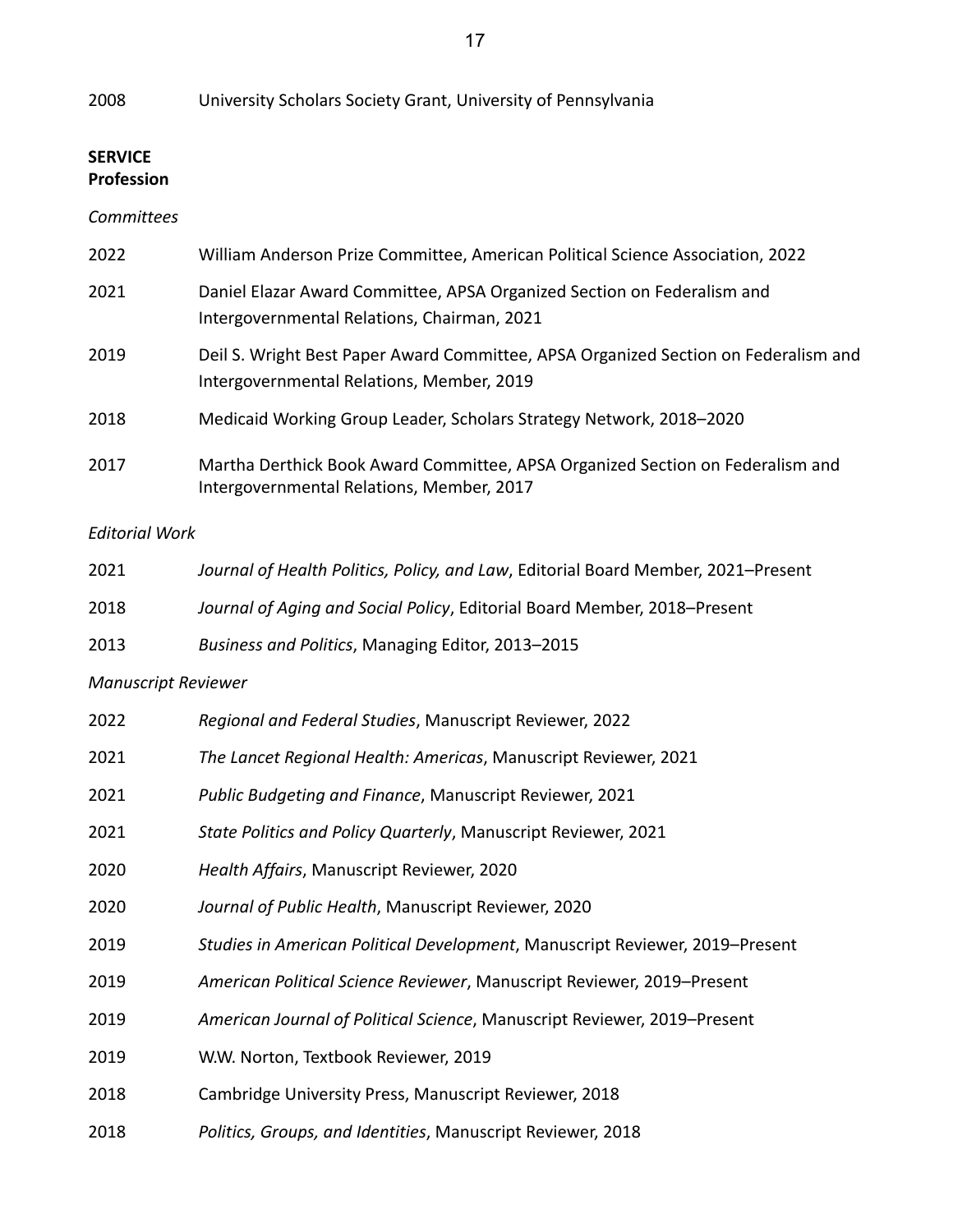| 2018                                   | Medical Care, Manuscript Reviewer, 2018                                        |  |
|----------------------------------------|--------------------------------------------------------------------------------|--|
| 2018                                   | Critical Public Health, Manuscript Reviewer, 2018                              |  |
| 2017                                   | Journal of Urban Affairs, Manuscript Reviewer, 2017                            |  |
| 2017                                   | Political Science Quarterly, Manuscript Reviewer, 2017                         |  |
| 2017                                   | Governance, Manuscript Reviewer, 2017-Present                                  |  |
| 2017                                   | Critical Policy Studies, Manuscript Reviewer, 2017                             |  |
| 2017                                   | Routledge, Manuscript Reviewer, 2017                                           |  |
| 2017                                   | Publius: The Journal of Federalism, Manuscript Reviewer, 2017-Present          |  |
| 2016                                   | American Politics Research, Manuscript Reviewer, 2016                          |  |
| 2016                                   | Policy Studies Journal, Manuscript Reviewer, 2016-Present                      |  |
| 2016                                   | Public Administration Review, Manuscript Reviewer, 2016                        |  |
| 2016                                   | Public Administration, Manuscript Reviewer, 2016-Present                       |  |
| 2016                                   | Journal of Health Politics, Policy, and Law, Manuscript Reviewer, 2016-Present |  |
| <b>Membership in Learned Societies</b> |                                                                                |  |
| วกวา                                   | Couthern Political Science Association, Program Organizer, Mini Conference on  |  |

| 2021 | Southern Political Science Association, Program Organizer, Mini-Conference on |
|------|-------------------------------------------------------------------------------|
|      | Territorial Politics in the U.S. and Beyond, 2021-22                          |

- American Society for Public Administration, Organizer, Deil S. Wright Symposium, 2019
- Western Political Science Association, Chairperson, Public Policy Division, 2018–2019
- American Political Science Association, Organized Section on Federalism and Intergovernmental Relations, Division Chair, 2018–2019
- American Political Science Association, Organized Section on Federalism and Intergovernmental Relations, Executive Committee Member, 2017–2019

#### *External Committee Member*

- Kasia Klasa, PhD, Political Science, University of Michigan, 2021–Present
- Mario Scarpinato, MHA, University of Pittsburgh Graduate School of Public Health, 2017

#### **University**

- Marquette Core Curriculum Assessment, Portfolio Reviewer, 2020
- Ad Hoc Committee on Civic Engagement, Member, 2019–2020
- Committee on Data Management, Member, 2019–2020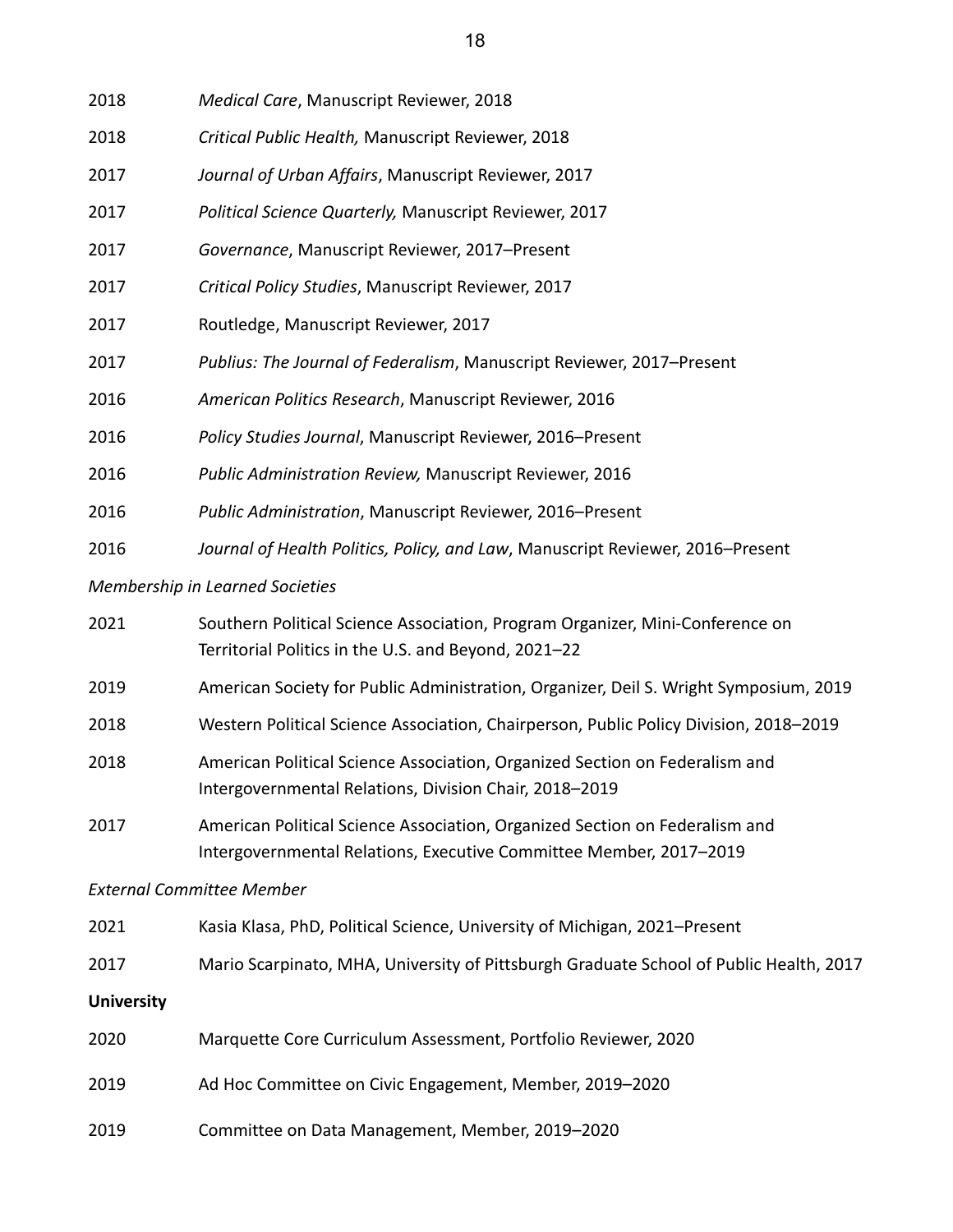Health Equity Minor Community of Practice, Member, 2018

### **Department**

### *Administrative Assignments*

| 2021       | Director of Undergraduate Studies, 2021–Present                   |
|------------|-------------------------------------------------------------------|
| 2019       | Department Webmaster, 2019–Present                                |
| Committees |                                                                   |
| 2021       | Undergraduate Studies Committee, 2016-2021                        |
| 2021       | Ad Hoc Committee on Public Policy Minor, 2021–Present             |
| 2020       | Chair's Advisory Committee, 2020–Present                          |
| 2020       | <b>Identity and Politics Search Committee, 2020</b>               |
| 2019       | Ad Hoc Committee on Assessment, 2019–Present                      |
| 2018       | Ad Hoc Committee on Public Policy / Political Economy Major, 2018 |
|            |                                                                   |

#### **COMMUNITY ENGAGEMENT**

| 2021 |  | "Obamacare Wars," Talk for First Unitarian Society of Milwaukee, December 5, 2021. |  |  |
|------|--|------------------------------------------------------------------------------------|--|--|
|------|--|------------------------------------------------------------------------------------|--|--|

- "Whose Crisis? COVID-19, Health Reform, and the Politics of Uncertainty," Talk for Osher Lifelong Learning Series, UW Milwaukee, April 16, 2020.
- Election Inspector, City of Milwaukee, 2018–Present

#### **OTHER CONTRIBUTIONS**

- American Association of University Professors, Marquette University Chapter, Executive Committee, Acting Vice President, 2021–Present
- American Association of University Professors, Marquette University Chapter, Executive Committee, Member at Large, 2021

## **TEACHING RESPONSIBILITIES**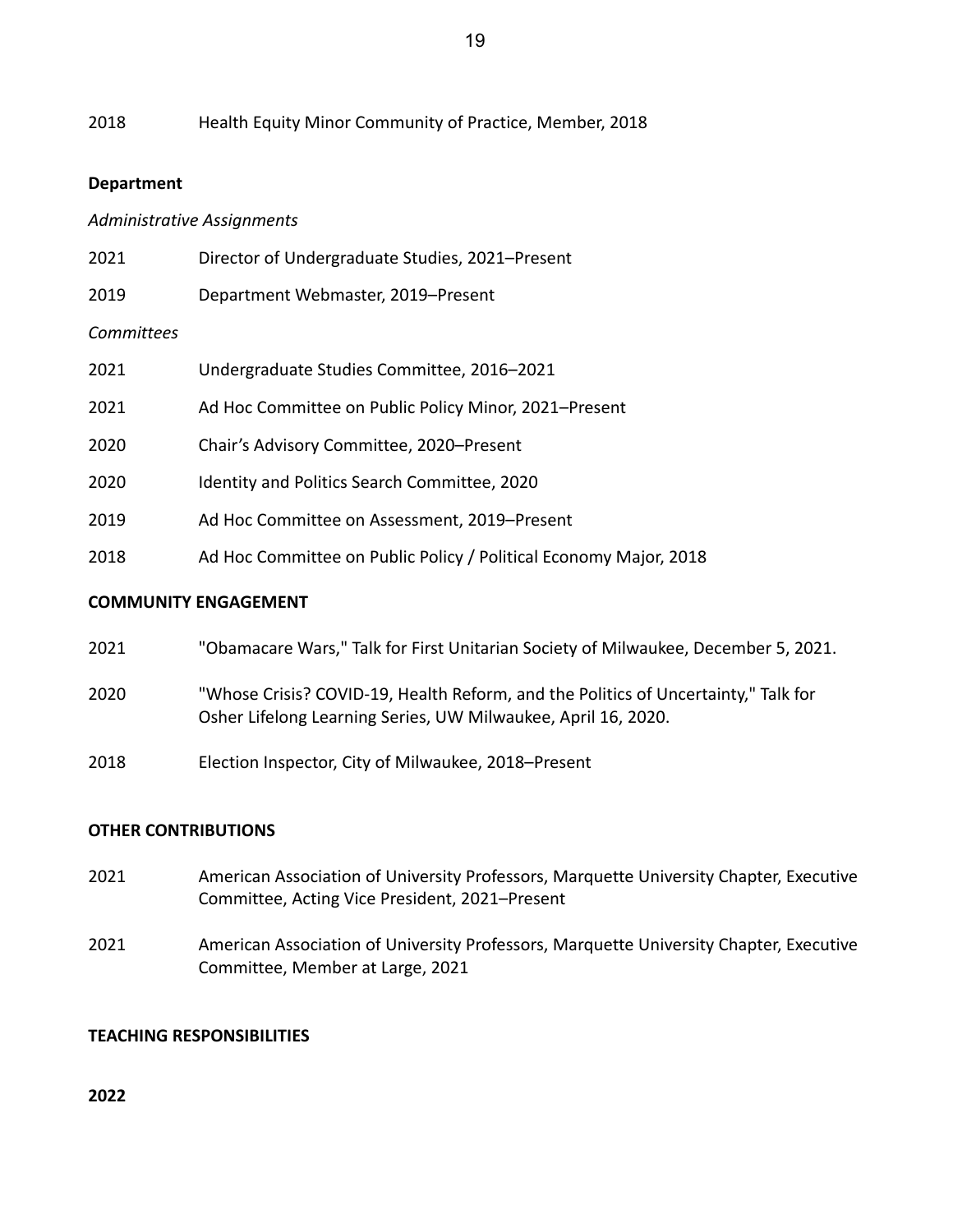POSC 4931/5931, American Federalism and Intergovernmental Relations (Spring)

# **2021**

POSC 4216, American Public Policy (Fall) POSC 3101, Wrtng/Argumentation in Pol Sci.: Numbers, Policy, and Democracy (Fall) POSC 6931, Graduate Seminar in American Federalism (Spring) POSC 3101, Wrtng/Argumentation in Pol Sci.: Numbers, Policy, and Democracy (Spring)

# **2020**

CORE 1929, Foundations Methods of Inquiry: Health and Wellbeing (Fall) POSC 3101, Wrtng/Argumentation in Pol Sci.: Numbers, Policy, and Democracy (Fall)

# **2019**

POSC 2201, American Politics (Fall) CORE 1929, Foundations Methods of Inquiry: Health and Wellbeing (Fall) POSC 3101, Wrtng/Argumentation in Pol Sci.: Numbers, Policy, and Democracy (Summer) POSC 3101, Wrtng/Argumentation in Pol Sci.: Numbers, Policy, and Democracy (Spring) POSC 4216, American Public Policy (Spring)

## **2018**

CORE 1929, Foundations Methods of Inquiry: Health and Wellbeing (Fall) POSC 2201, American Politics (Fall) POSC 2201, American Politics (Spring) POSC 4216, American Public Policy (Spring)

## **2017**

POSC 2201, American Politics (Fall) POSC 4931, Topics in Political Science: Numbers, Policy, and Democracy (Fall) POSC 2201, American Politics (Spring) POSC 4216, American Public Policy (Spring)

## **2016**

POSC 2201, American Politics (Fall) POSC 4216, American Public Policy (Fall)